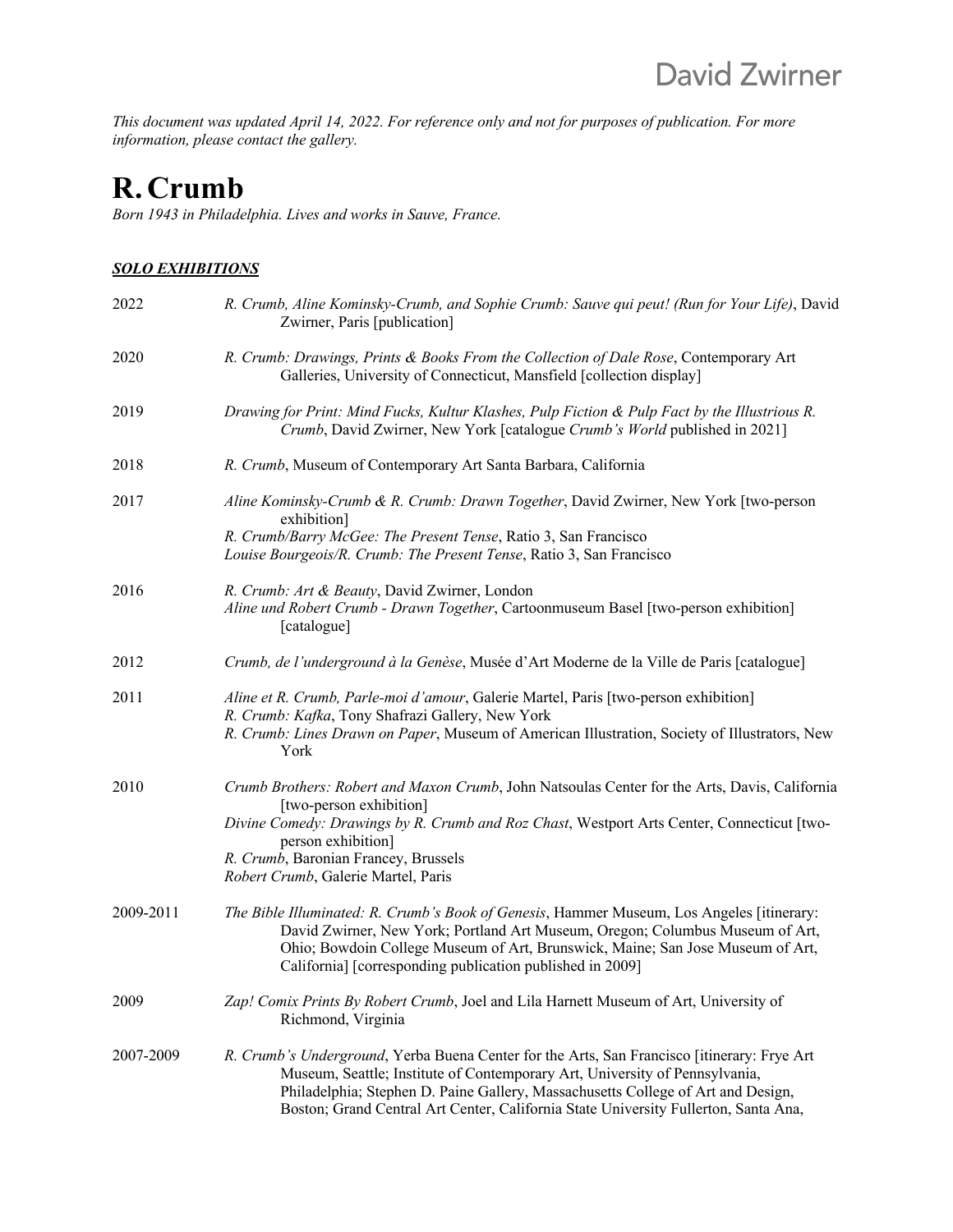California]

| 2007 | Crumb/Guston: Pond Hoppers, Ecole Supérieure d'Art de Lorient, France<br>R. Crumb: My True Inner Self, Rosenwald-Wolf Gallery, University of the Arts, Philadelphia<br>R. Crumb, David Zwirner, New York<br>R. Crumb: Drawings, Rena Bransten Gallery, San Francisco<br>Robert Crumb, Baronian Francey, Brussels |
|------|------------------------------------------------------------------------------------------------------------------------------------------------------------------------------------------------------------------------------------------------------------------------------------------------------------------|
| 2006 | R. Crumb, Sprüth Magers Projekte, Munich                                                                                                                                                                                                                                                                         |
| 2005 | Robert Crumb: A Chronicle of Modern Times, Whitechapel Gallery, London [itinerary: Museum<br>Boijmans Van Beuningen, Rotterdam, The Netherlands]                                                                                                                                                                 |
| 2004 | R. Crumb, Van Horn Exhibition Space, Düsseldorf<br>R. Crumb: Works on Paper, Moderne Kunst AG, Basel<br>Robert Crumb: Yeah, But is it Art?, Museum Ludwig, Cologne [catalogue]                                                                                                                                   |
| 2003 | R. Crumb, Daniel Weinberg Gallery, Los Angeles                                                                                                                                                                                                                                                                   |
| 2002 | Die Vielen Gesichter des Robert Crumb, Karikaturmuseum Krems, Austria [catalogue]<br>Who's Afraid of Robert Crumb?, Paul Morris Gallery, New York                                                                                                                                                                |
| 2000 | Öyvind Fahlström/Robert Crumb, Espace Gustave Fayet, Sérignan, France<br>Qui a peur de Robert Crumb? (Who's Afraid of Robert Crumb), Theatre Municipal,<br>Angoulême, France [catalogue]<br>R. Crumb: Restaurant Placemat Drawings, Paul Morris Gallery, New York                                                |
| 1995 | Crumb: Drawings 1960s-1980s, Bess Cutler Gallery, New York<br>R. Crumb Drawings and Sculpture, Bess Cutler Gallery, New York                                                                                                                                                                                     |
| 1994 | Robert Crumb, Galerie Lambiek, Amsterdam                                                                                                                                                                                                                                                                         |
| 1993 | R. Crumb: Retrospective, Alexander Gallery, New York [catalogue]                                                                                                                                                                                                                                                 |
| 1992 | De Wereld Volgens Crumb, Teylers Museum, Haarlem, The Netherlands<br>Le Monde Selon Crumb, Centre Nationale de la Bande Dessinée, Angoulême, France [catalogue]                                                                                                                                                  |
| 1991 | Robert Crumb, Galerie Arcade, Carcassonne, France                                                                                                                                                                                                                                                                |
| 1990 | R. Crumb, Modernism, San Francisco<br>R. Crumb Comics: Recent Work, Nasher Museum of Art at Duke University, Durham, North<br>Carolina                                                                                                                                                                           |
| 1987 | R. Crumb, Gotham Book Mart, New York                                                                                                                                                                                                                                                                             |
| 1986 | R. Crumb, La Hune, Paris                                                                                                                                                                                                                                                                                         |
| 1983 | R. Crumb, Modernism, San Francisco                                                                                                                                                                                                                                                                               |
| 1971 | Robert Crumb, Berkeley Gallery, San Francisco                                                                                                                                                                                                                                                                    |
| 1967 | R. Crumb: The American Scene, Lakeview Center for the Arts and Sciences, Peoria, Illinois                                                                                                                                                                                                                        |

## *SELECTED GROUP EXHIBITIONS*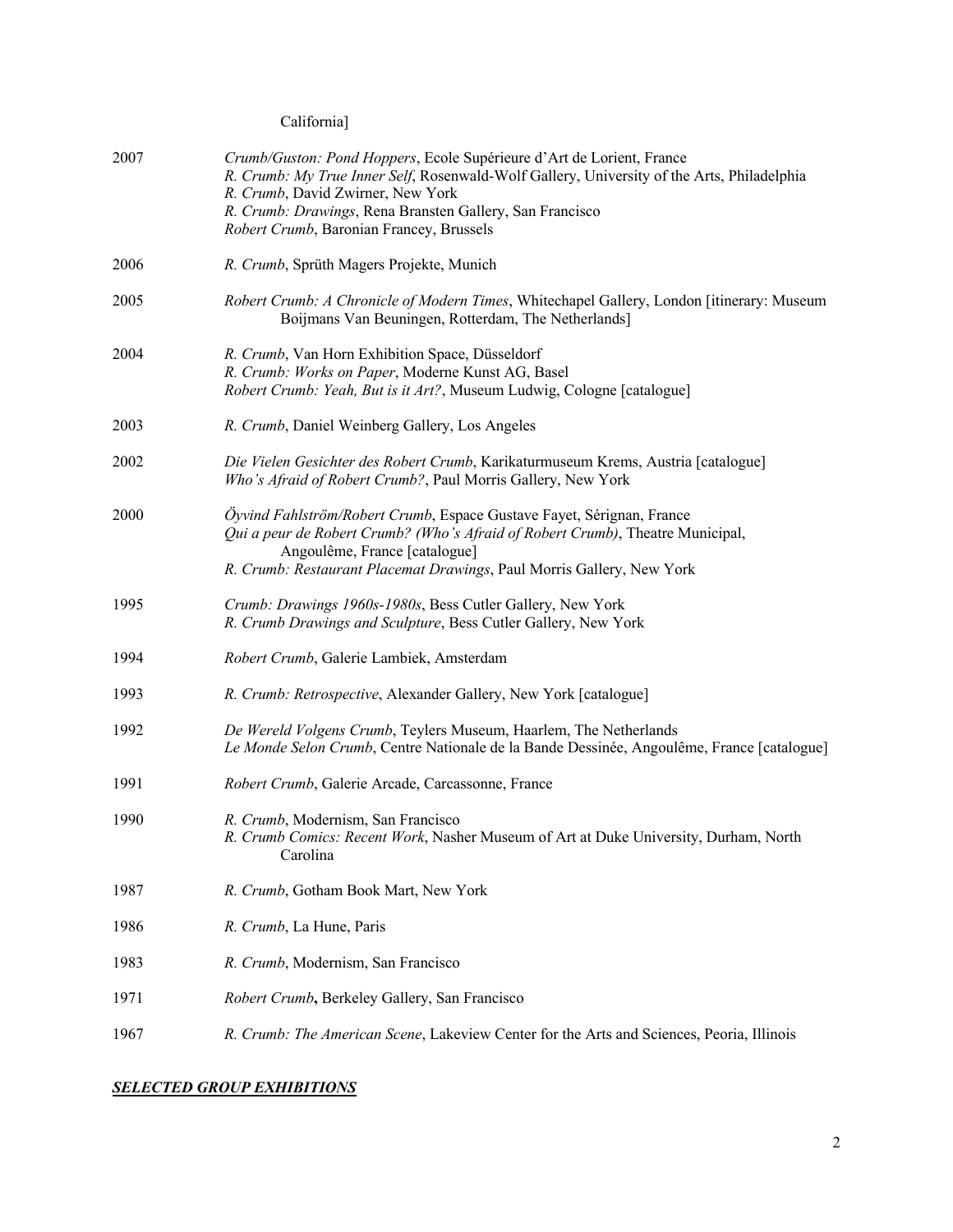| 2021 | Comics Trip!, Collection Lambert, Avignon, France<br>Marginalia: Inside the Comics Art Collections, Nouveau Musée National de Monaco - Villa<br>Sauber, Monte-Carlo, Monaco [collection display]                                                                                                                                                                                                                                                                                                                                                                                                                                                     |
|------|------------------------------------------------------------------------------------------------------------------------------------------------------------------------------------------------------------------------------------------------------------------------------------------------------------------------------------------------------------------------------------------------------------------------------------------------------------------------------------------------------------------------------------------------------------------------------------------------------------------------------------------------------|
| 2020 | La Peur au Ventre, Galerie Jérôme Poggi, Paris                                                                                                                                                                                                                                                                                                                                                                                                                                                                                                                                                                                                       |
| 2019 | Accrochage des Collections, Musée régional d'art contemporain Occitanie, Sérignan, France<br>[collection display]<br>Beyond the Cape! Comics and Contemporary Art, Boca Raton Museum of Art, Boca Raton,<br>Florida<br>DAS KOLLEGIUM, Grafikstiftung Neo Rauch, Aschersleben, Germany<br>Drawn Together Again, The FLAG Art Foundation, New York<br>Local Editions: A Celebration of Bay Area Printmaking, Palo Alto Art Center, Palo Alto,<br>California                                                                                                                                                                                            |
| 2018 | David Zwirner: 25 Years, David Zwirner, New York [catalogue]<br>Eric Seydoux: Master of Serigraphy, Friend of the Artists, Jordan/Seydoux, Berlin<br>The Human Condition, Schönewald Fine Arts, Dusseldorf<br>Looking In: Portraits and Their Stories, Susquehanna Art Museum, Harrisburg, Pennsylvania<br>Pizza is God, NRW-Forum Düsseldorf, Germany<br>to be with art is all we ask: Radical Print Culture from the Steven Leiber Archive, 1967-1987, The<br>Frances Young Tang Teaching Museum and Art Gallery, Skidmore College, Saratoga<br>Springs, New York                                                                                  |
| 2017 | Comics! Mangas! Graphic Novels!, Bundeskunsthalle, Bonn, Germany<br>Eat/ing Your Heart Out, CRUSH Curatorial, Amagansett, New York<br>GET'CHA HEAD IN THE GAME, Naughton Gallery, Queen's University, Belfast<br>Piss and Vinegar, New York Academy of Art, New York<br>Thread Benefit Exhibition, David Zwirner, New York                                                                                                                                                                                                                                                                                                                           |
| 2016 | Between the Lines, Rena Bransten Gallery, San Francisco<br>Blue Line, Southern Alberta Art Gallery, Canada<br>A Closer Look: Portrait from the Paul G. Allen Family Collection, Pivot Art + Culture, Seattle<br>Desire, The Moore Building, Miami Design District<br>Figure/Ground, Adam Baumgold Gallery, New York<br>Graphic Matters: Dürer, Rembrandt, Hogarth, Goya, Picasso, R. Crumb, Seattle Art Museum                                                                                                                                                                                                                                       |
| 2015 | Condensed Times and Imploding Worlds, Galerie Ernst Hilger, Vienna<br>Headstrong, Adam Baumgold Gallery, New York<br>The Written Trace, Paul Kasmin Gallery, New York                                                                                                                                                                                                                                                                                                                                                                                                                                                                                |
| 2014 | Codex, The Wattis Institute, San Francisco<br>Look at Me: Portraiture from Manet to the Present, Leila Heller Gallery, New York [catalogue]<br>Mauvais genre, Addict Galerie, Paris<br>Neck Face: Drinking on the Job, New Image Art Gallery, Los Angeles<br>¡Orale! Kings and Queens of Cool, The Harwood Museum of Art, University of New Mexico,<br>Taos<br>Save Yourself!, Hannah Barry, London<br>SHE: Picturing women at the turn of the 21st century, David Winton Bell Gallery, Brown<br>University, Providence, Rhode Island<br>This is our Music. This is our Art - Music by Artists/Art by Musicians, David Risley Gallery,<br>Copenhagen |
| 2013 | 40 Years at the Daniel Weinberg Gallery, Ambach & Rice, Los Angeles<br>55th Venice Biennale: Il Palazzo Enciclopedico/The Encyclopedic Palace, Arsenale, Venice<br>[catalogue]                                                                                                                                                                                                                                                                                                                                                                                                                                                                       |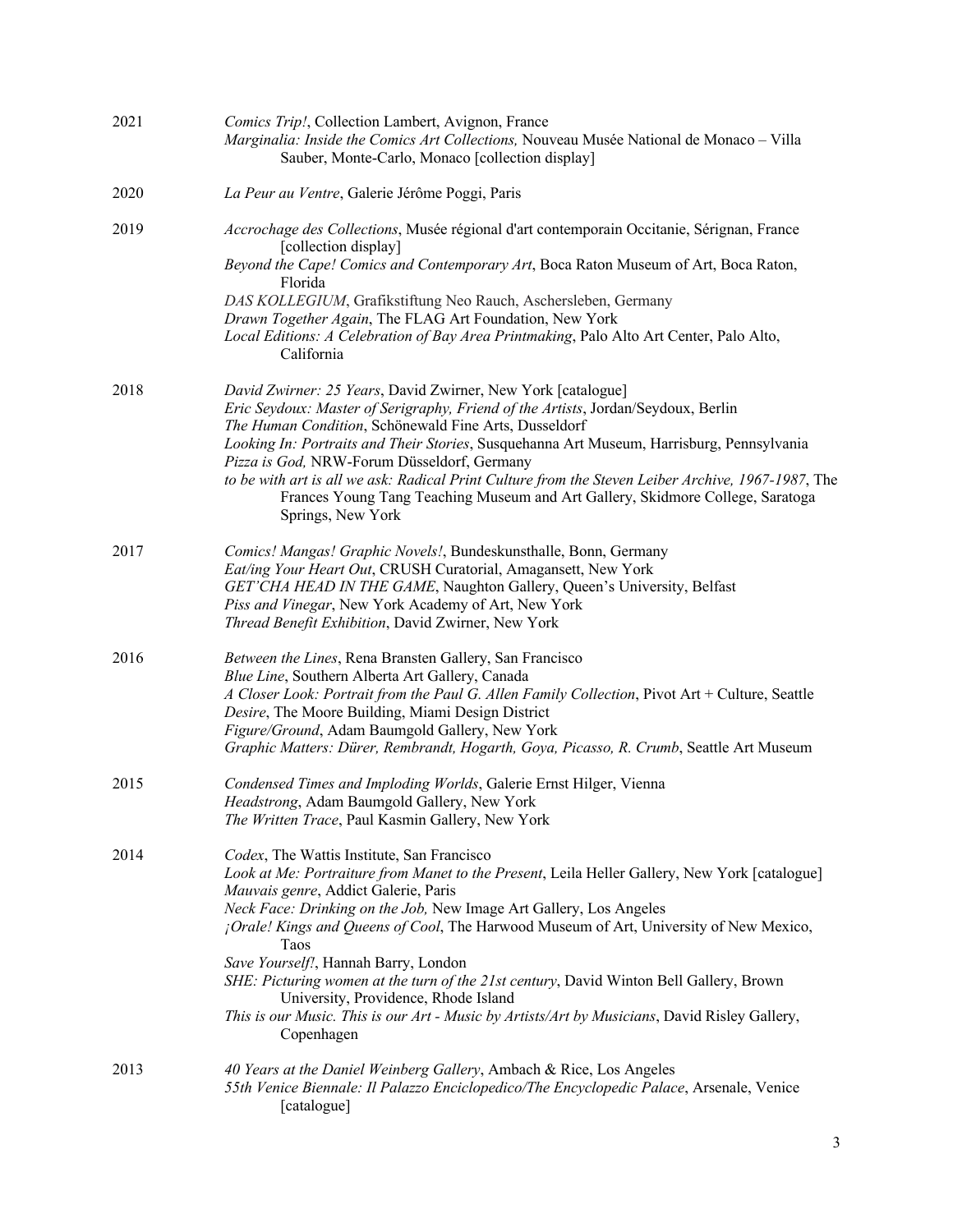|      | Black or White, Van Abbemuseum, Eindhoven, The Netherlands<br>Kaboom! Comics in Art, Weserburg - Museum für modern Kunst, Bremen [catalogue]<br>A World of Wild Doubt, Kunstverein in Hamburg, Germany [catalogue]                                                                                                                                                                                                                                                                                                                                                                                                                                                                                                                                                                                                                                                                                                                                                                                   |
|------|------------------------------------------------------------------------------------------------------------------------------------------------------------------------------------------------------------------------------------------------------------------------------------------------------------------------------------------------------------------------------------------------------------------------------------------------------------------------------------------------------------------------------------------------------------------------------------------------------------------------------------------------------------------------------------------------------------------------------------------------------------------------------------------------------------------------------------------------------------------------------------------------------------------------------------------------------------------------------------------------------|
| 2012 | Pop Politics: Activisms at 33 Revolutions, CA2M Centro de Arte Dos de Mayo,<br>Madrid [catalogue]<br>Riotous Baroque/Deftig Barock. From Cattelan to Zurbarán - Tributes to Precarious Vitality,<br>Kunsthaus Zürich [catalogue]                                                                                                                                                                                                                                                                                                                                                                                                                                                                                                                                                                                                                                                                                                                                                                     |
| 2011 | Black and White, The Museum of Modern Art in Warsaw, Poland<br>I was a male Yvonne de Carlo: Critical art can be sophisticated, even entertaining, Museo de Arte<br>Contemporáneo de Castilla y León, León, Spain<br>Les Enfants Terribles, Spacejunk Art Center, Lyon, France [catalogue]<br>Manifold Greatness: The Creation and Afterlife of the King James Bible, Folger Shakespeare<br>Library, Washington, D.C. [itinerary: Harry Ransom Center, The University of Texas at<br>Austin]<br>Peace Press Graphics 1967-1987: Art in the Pursuit of Social Change, University Art Museum,<br>California State University, Long Beach [catalogue]<br>The Satirical Edge in Contemporary Prints and Graphics, Mary and Leigh Block Museum of Art,<br>Northwestern University, Chicago<br>Speech Matters, Danish Pavilion at the 54th Venice Biennale: ILLUMInazioni - ILLUMInations,<br>Venice [catalogue]<br>Zap: Masters of Psychedelic Art, 1965-1974, Andrew Edlin Gallery, New York [catalogue] |
| 2010 | Food For Thought, Jessica Silverman Gallery, San Francisco<br>A moving plan B - Chapter ONE, The Drawing Room, London [catalogue]<br>Stations, Emerson Gallery, Hamilton College, Clinton, New York<br>Wall to Wall, Daniel Weinberg Gallery, Los Angeles                                                                                                                                                                                                                                                                                                                                                                                                                                                                                                                                                                                                                                                                                                                                            |
| 2009 | The Cresting Wave: The San Francisco Underground Comix Experience, Electric Works, San<br>Francisco<br>Heroes, Freaks, and Super-Rabbis: The Jewish Color of Comic Art, Jewish Museum Berlin<br>LitGraphic: The World of the Graphic Novel, Toledo Museum of Art, Toledo, Ohio<br>Strike a Pose, Stephen Friedman Gallery, London<br>Underground Classics: The Transformation of Comics into Comix, 1963-1990, Chazen Museum<br>of Art, Madison, Wisconsin<br>Vraoum! Trésors de la bande dessinée et art contemporain, La Maison Rouge, Paris                                                                                                                                                                                                                                                                                                                                                                                                                                                       |
| 2008 | The Gallery, David Zwirner, New York<br>Glossolalia: Languages of Drawing, The Museum of Modern Art, New York<br>I See Music: Rock Poster Show, Artery, Portland, Oregon<br>In the Land of Retinal Delights: The Juxtapoz Factor, Laguna Art Museum, Laguna Beach,<br>California<br>Rebel Visions: The Underground Comix Revolution, Fantagraphics Bookstore & Gallery, Seattle                                                                                                                                                                                                                                                                                                                                                                                                                                                                                                                                                                                                                      |
| 2007 | 101 Dresses, Artspace, New Haven, Connecticut<br>COMIX, Kunsthallen Brandts, Odense, Denmark [catalogue]<br>Cult Fiction, New Art Gallery, Walsall, England [itinerary: Southbank Centre, London;<br>Nottingham Castle, England; Leeds City Art Gallery, England; Aberystwyth Art Gallery,<br>Wales; Tullie House Museum & Art Gallery, Carlisle, England] [catalogue]<br>De Superman au Chat du Rabbin, Musée d'Art et d'Histoire du Judaïsme, Paris [catalogue]<br>Don't Look: Contemporary Drawings from an Alumna's Collection (Martina Yamin, Class of<br>1958), Davis Museum and Cultural Center, Wellesley College, Wellesley, Massachusetts<br>[catalogue]<br>La Famille d'Artistes: Exposition Crumb, Le Musée de Sérignan, France<br>A Show of Prints, James Kelly Contemporary, Santa Fe, New Mexico                                                                                                                                                                                      |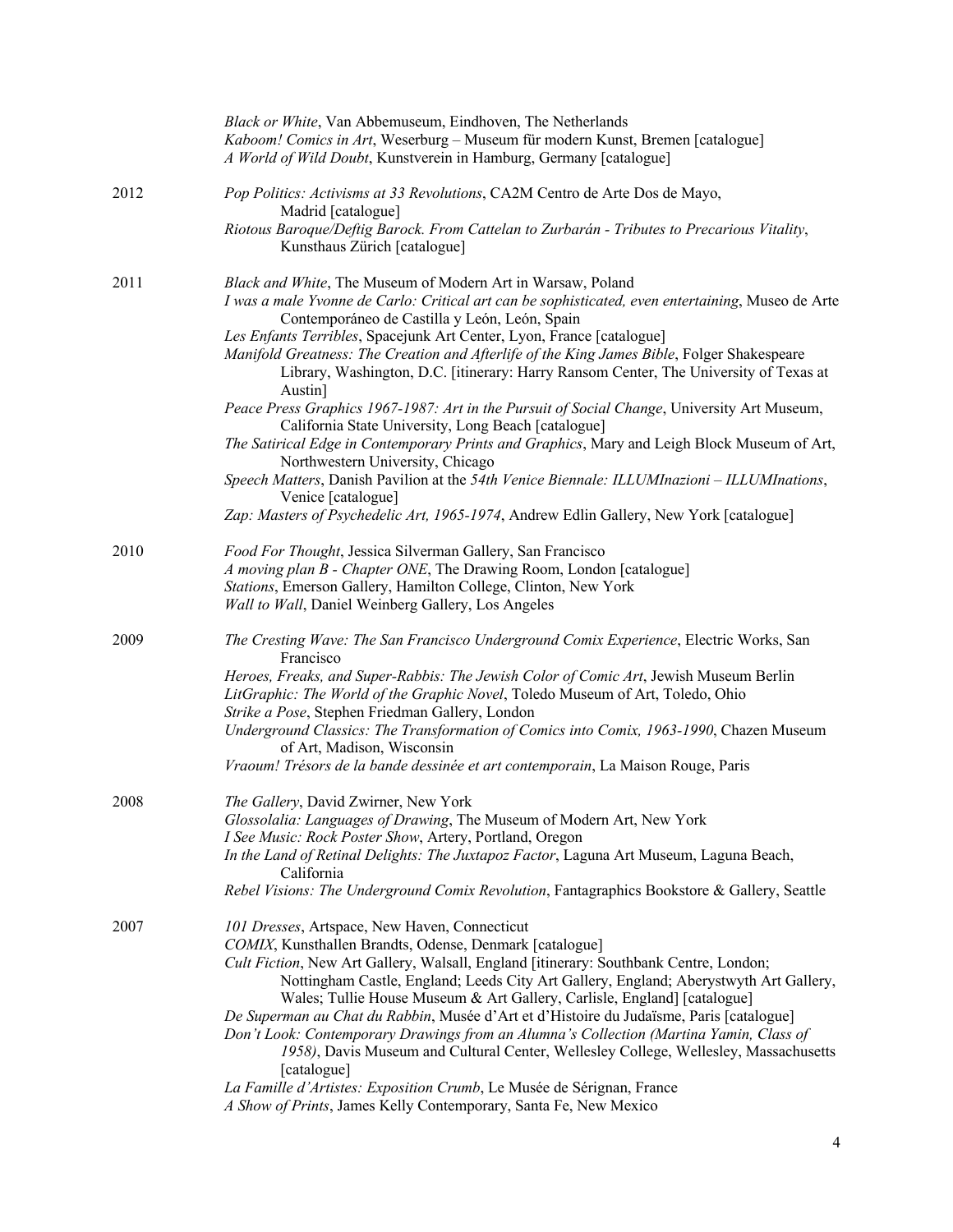|      | Tease, Mireille Mosler, Ltd., New York                                                                                                                                                                                                                                                                                                                                                                                                                                                                                                                                                                                                                                                                                                                                                                                                                                                                                                                                                                                                                                                               |
|------|------------------------------------------------------------------------------------------------------------------------------------------------------------------------------------------------------------------------------------------------------------------------------------------------------------------------------------------------------------------------------------------------------------------------------------------------------------------------------------------------------------------------------------------------------------------------------------------------------------------------------------------------------------------------------------------------------------------------------------------------------------------------------------------------------------------------------------------------------------------------------------------------------------------------------------------------------------------------------------------------------------------------------------------------------------------------------------------------------|
| 2006 | American Funnies: Robert Crumb, Roy Lichtenstein, John Welsey, Gallery Hyundai, Seoul<br>[catalogue]<br>Block Party, Daniel Weinberg Gallery, Los Angeles [itinerary: Texas Gallery, Houston]<br>Crumb, Eisner, Kurtzman, Secret Headquarters, Los Angeles<br>The Line of Beauty, Kathleen Cullen Gallery, New York<br>Liquid Paper/Pure Land, Ratio 3, San Francisco<br>Portraits, Marc Selwyn Fine Art at DOMESTIC, Los Angeles<br>Speak: Nine Cartoonists, Pratt Manhattan Gallery, New York<br>Subject, Lyman Allyn Art Museum, New London, Connecticut<br>Sweets and Beauties, Fredericks & Freiser, New York<br>Vanessa Conte/Robert Crumb/Franck Scurti, Galerie Jacky Strenz, Frankfurt                                                                                                                                                                                                                                                                                                                                                                                                      |
| 2005 | Characters: Scene 1 & 2, Shore Institute of the Contemporary Arts, Long Branch, New Jersey<br>[itinerary: Silvermine Guild Art Center, New Canaan, Connecticut]<br>Contemporary Erotic Drawing, DiverseWorks, Houston, Texas [itinerary: Aldrich<br>Contemporary Art Museum, Ridgefield, Connecticut] [catalogue]<br>David B., Robert Crumb, Jochen Gerner, Galerie Anne Barrault, Paris<br>Draw!, Galerie du Jour agnès b., Paris<br>Drawn to Cleveland, Museum of Contemporary Art Cleveland, Ohio [catalogue]<br>Lyon Biennial of Contemporary Art: Experiencing Duration, Lyon, France [catalogue]<br>Masters of American Comics, Hammer Museum, Los Angeles [itinerary: Museum of<br>Contemporary Art, Los Angeles; Milwaukee Art Museum, Wisconsin;<br>The Jewish Museum, New York] [catalogue]<br>On Paper: Drawings from the 1960s to the Present, Daniel Weinberg Gallery, Los Angeles<br>Summer of Love: Art of the Psychedelic Era, Tate Liverpool, England [itinerary: Schirn<br>Kunsthalle Frankfurt; Kunsthalle Wien, Vienna; Whitney Museum of American Art, New<br>York] [catalogue] |
| 2004 | 2004 Carnegie International, Carnegie Museum of Art, Pittsburgh [catalogue]<br>Beautiful Losers, Contemporary Arts Center, Cincinnati, Ohio [itinerary: Yerba Buena Center for<br>the Arts, San Francisco; Orange County Museum of Art, Newport Beach, California;<br>Contemporary Museum, Baltimore, Maryland; University of South Florida, Tampa,<br>Florida; Triennale, Milan, Italy; Tri Postal, Lille, France] [catalogue published 2005]<br>Disturbing the Peace, Danese, New York<br>Fifth International Biennial SITE Santa Fe: Disparities and Deformations: Our Grotesque, Santa<br>Fe, New Mexico [catalogue]<br>Group Show, Gallery W 52, New York<br>Group Show, WorkSpace, New York<br>The Rubber Frame: American Underground and Alternative Comics, 1964-2004, Des Lee<br>Gallery, Washington University, St. Louis, Missouri                                                                                                                                                                                                                                                        |
| 2003 | Comics as Art, Zeitgeist Gallery, Cambridge, Massachusetts<br>For the Record: Drawing Contemporary Life, Vancouver Art Gallery [catalogue]<br>Fresh Works on Paper, a 5th Anniversary Show, James Kelly Contemporary, Santa Fe, New Mexico<br>The Great Drawing Show, Michael Kohn Gallery, Los Angeles<br>Group Show, Rhodes + Mann Gallery, London<br>New Members and Award Recipients Exhibition, American Academy of Arts and Letters, New<br>York<br>Philip Guston/Bruce Nauman/Raymond Pettibon, Brooke Alexander, New York<br>Pop thru Out, Arario Gallery, Choongchungnam-do, South Korea [catalogue]                                                                                                                                                                                                                                                                                                                                                                                                                                                                                        |
| 2002 | Drawn 2, Barry Whistler Gallery, Dallas, Texas<br>Group Show, Feigen Contemporary, New York<br>Transformer II, Air de Paris                                                                                                                                                                                                                                                                                                                                                                                                                                                                                                                                                                                                                                                                                                                                                                                                                                                                                                                                                                          |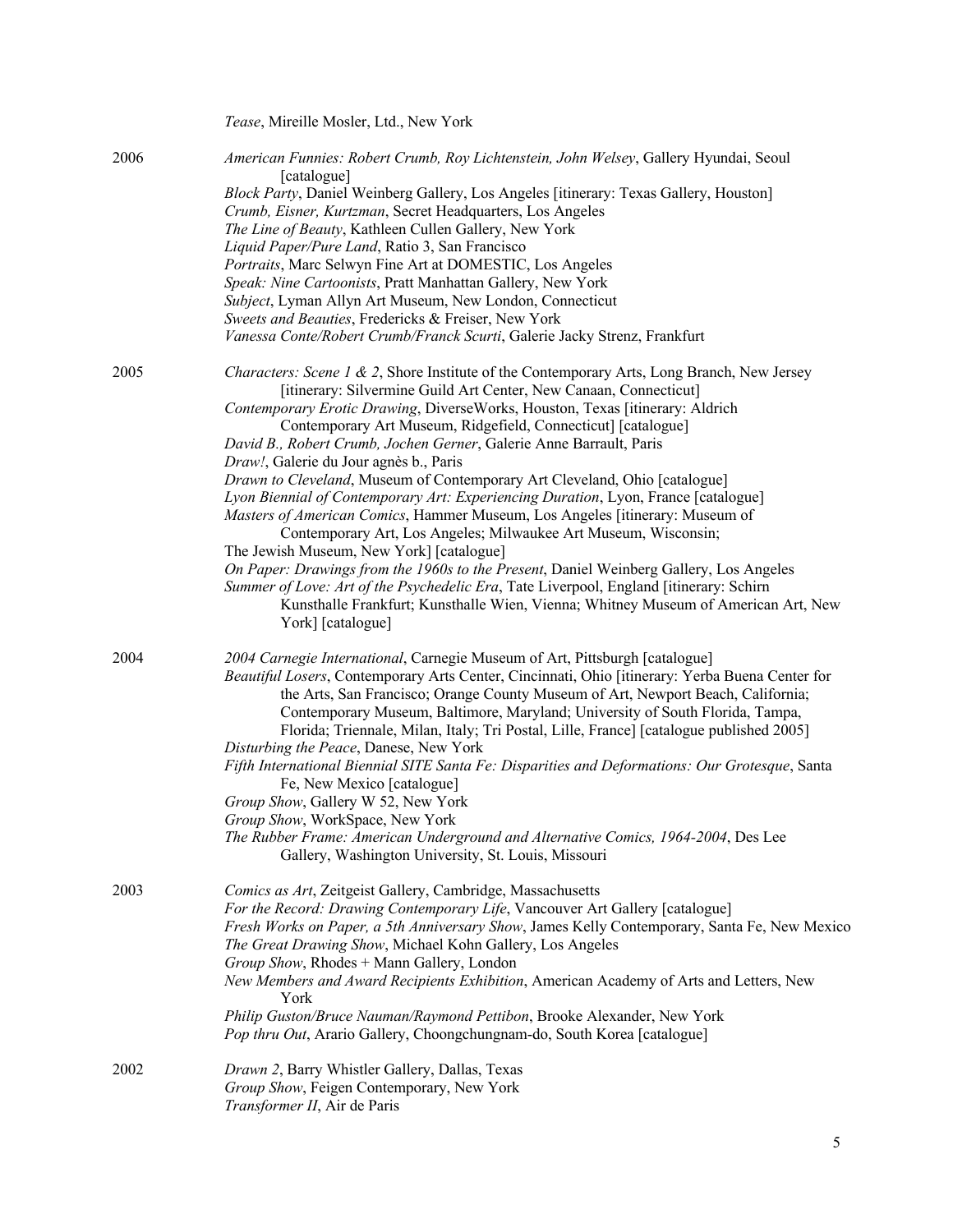| 2001 | 100 Drawings and Photographs, Matthew Marks Gallery, New York<br>The Best of the Season, Aldrich Contemporary Art Museum, Ridgefield, Connecticut<br>Eye Infection, Stedelijk Museum, Amsterdam [catalogue]<br>It's a Wild Party and We're Having a Great Time, Paul Morris Gallery, New York<br>Kindly Lent Their Owner, Bellagio Gallery of Fine Art, Las Vegas [catalogue]<br>Locating Drawing, Lawing Gallery, Houston, Texas<br>Panic, Julie Saul Gallery, New York<br>Pop and Post-Pop (on Paper), Texas Gallery, Houston<br>Self-Made Men, DC Moore Gallery, New York |
|------|------------------------------------------------------------------------------------------------------------------------------------------------------------------------------------------------------------------------------------------------------------------------------------------------------------------------------------------------------------------------------------------------------------------------------------------------------------------------------------------------------------------------------------------------------------------------------|
| 2000 | Amused, Carrie Secrist Gallery, Chicago [catalogue]<br>Bizarro World! The Parallel Universes of Comics and Fine Art, Cornell Fine Arts Museum,<br>Rollins College, Winter Park, Florida [catalogue]<br>Do You Hear What We Hear?, Paul Morris Gallery, New York<br>Picturing the Modern Amazon, New Museum, New York [catalogue]                                                                                                                                                                                                                                             |
| 1999 | Guston, Crumb, McGee, Paul Morris Gallery, New York                                                                                                                                                                                                                                                                                                                                                                                                                                                                                                                          |
| 1998 | Out of Chaos: Art of the Brothers Crumb, Cartoon Art Museum, San Francisco [catalogue]<br>Three Centuries of Comic Art, Museum of Art and Archaeology, University of Missouri,<br>Columbia                                                                                                                                                                                                                                                                                                                                                                                   |
| 1995 | What's Up, Underground!, S. K. Josefsberg Studio, Portland, Oregon [catalogue]                                                                                                                                                                                                                                                                                                                                                                                                                                                                                               |
| 1994 | Drawn to Text, Galerie St. Etienne, New York<br>Finale, Psychedelic Solution Gallery, New York<br>Selected Works on Paper, Modernism, San Francisco<br>Zap 13 Show, La Luz de Jesus Gallery, Los Angeles                                                                                                                                                                                                                                                                                                                                                                     |
| 1993 | Comic Power, Exit Art/The First World, New York                                                                                                                                                                                                                                                                                                                                                                                                                                                                                                                              |
| 1991 | Misfit Lit: Contemporary Comic Art, Center on Contemporary Art, Seattle                                                                                                                                                                                                                                                                                                                                                                                                                                                                                                      |
| 1990 | High and Low: Modern Art and Popular Culture, The Museum of Modern Art, New York<br>[catalogue]<br>Zap to Zippy: The Impact of Underground Comix, Cartoon Art Museum, San Francisco                                                                                                                                                                                                                                                                                                                                                                                          |
| 1989 | Drawings for Funk's Sake, Natsoulas Gallery, Davis, California<br>Group Show, Psychedelic Solution, New York                                                                                                                                                                                                                                                                                                                                                                                                                                                                 |
| 1988 | Drawn to Excellence: Masters of Cartoon Art, Cartoon Art Museum, San Francisco<br>The Face Behind the Laugh: Cartoonists' Self Portraits, Cartoon Art Museum, San Francisco<br>Raw: Images from the Graphix Magazine that Overestimates the Taste of the American Public,<br>New York Institute of Technology, Old Westbury, New York<br>The USSR-USA Cartoon Exchange, San Francisco Arts Commission Gallery                                                                                                                                                                |
| 1987 | Group Show, Gotham Book Mart, New York                                                                                                                                                                                                                                                                                                                                                                                                                                                                                                                                       |
| 1983 | The Comics Art Show, Whitney Museum of American Art, New York                                                                                                                                                                                                                                                                                                                                                                                                                                                                                                                |
| 1980 | Bulles de Fumée: le Tabac dans la Bande Dessinée (Smoking in Comics), Galerie de la Seita, Paris                                                                                                                                                                                                                                                                                                                                                                                                                                                                             |
| 1974 | Art from Underground Comics and Pin Ball Machines, Helen Euphrat Gallery, De Anza College,<br>Cupertino, California                                                                                                                                                                                                                                                                                                                                                                                                                                                          |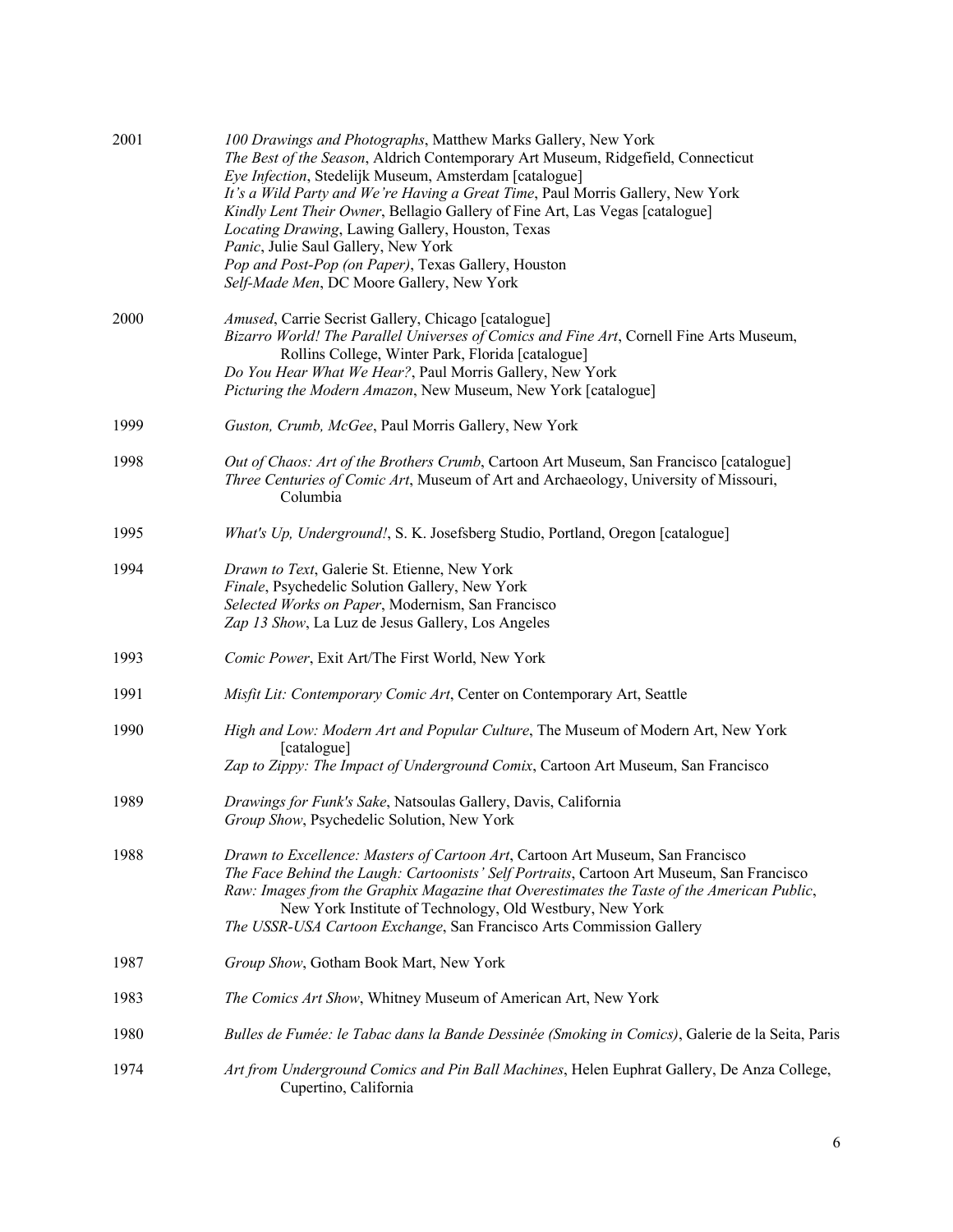| 1972 | <i>Comix Show</i> , Museum of Contemporary Art Chicago                                                                                                                                                                                                                                                                                                         |
|------|----------------------------------------------------------------------------------------------------------------------------------------------------------------------------------------------------------------------------------------------------------------------------------------------------------------------------------------------------------------|
| 1969 | <i>Human Concern/Personal Torment: The Grotesque in American Art</i> , Whitney Museum of<br>American Art, New York, [itinerary: University Art Museum, University of California,<br>Berkeley, California]<br>New Comix Show, Phoenix Gallery, Berkeley, California<br>White Rain: The Phonus Balonus Show of Some Really Heavy Stuff, Corcoran Gallery, DuPont |
|      | Center, Washington, D.C.                                                                                                                                                                                                                                                                                                                                       |
| 1968 | <i>Group Show</i> , Ed Sanders' Peace Eye, New York<br>The Zap Show, Light Sound Dimension Gallery, San Francisco                                                                                                                                                                                                                                              |

# *SELECTED MONOGRAPHS, SOLO EXHIBITION CATALOGUES, AND BOOKS BY THE ARTIST*

| 2022 | Sauve qui peut! (Run for Your Life). Texts by R. Crumb, Aline Kominsky-Crumb, and Sophie<br>Crumb. David Zwirner Books, New York (exh. brochure)                                                                                                                                                                                                                                        |
|------|-----------------------------------------------------------------------------------------------------------------------------------------------------------------------------------------------------------------------------------------------------------------------------------------------------------------------------------------------------------------------------------------|
| 2021 | Crumb's World. Text by Robert Storr. David Zwirner Books, New York (exh. cat.) [published on<br>the occasion of Drawing for Print: Mind Fucks, Kultur Klashes, Pulp Fiction & Pulp<br>Fact by the Illustrious R. Crumb, David Zwirner, New York]                                                                                                                                        |
| 2018 | R. Crumb's Dream Diary. Edited by Ronald Bronstein and Sammy Harkham. Text by Robert<br>Crumb. Elara Press, New York                                                                                                                                                                                                                                                                    |
| 2016 | Aline und Robert Crumb - Drawn Together. Texts by Michael Freund, Anette Gehrig, Paul Morris<br>et al. Cartoonmuseum Basel and Christoph Merian Verlag, Basel (exh. cat.)<br>Art & Beauty Magazine: Drawings by R. Crumb. Text by Paul Morris. David Zwirner Books, New<br>York                                                                                                         |
| 2014 | R. Crumb: The Complete Zap Comix. Fantagraphics, Seattle [five-volumes]                                                                                                                                                                                                                                                                                                                 |
| 2013 | R. Crumb: The Weirdo Years: 1981-'93. Last Gasp, San Francisco                                                                                                                                                                                                                                                                                                                          |
| 2012 | La Crème de Crumb. Éditions Cornélius, Paris<br>R. Crumb, de l'underground à la Genèse. Texts by Jean-Luc Fromental, Sébastien Gokalp,<br>Fabrice Hergott, Todd Hignite, Jean Pierre Mercier, and Joann Sfar. Musée d'Art<br>Moderne de la Ville de Paris (exh. cat.)<br>Robert Crumb: Sketchbooks 1982-2011. Edited by Dian Hanson. Taschen, Cologne [six volumes;<br>limited edition] |
| 2011 | R. Crumb: The Complete Record Cover Collection. W. W. Norton & Company, Inc., New York                                                                                                                                                                                                                                                                                                  |
| 2009 | The Book of Genesis Illustrated by R. Crumb. W. W. Norton & Company, Inc., New York                                                                                                                                                                                                                                                                                                     |
| 2008 | Waiting For Food: Number 4 - Yet More Restaurant Placemat Drawings by R. "Keep on<br>Drawin'" Crumb. Oog & Blik, Amsterdam                                                                                                                                                                                                                                                              |
| 2007 | R. Crumb's Kafka. Text by David Zane Mairowitz. Fantagraphics Books, Seattle<br>R. Crumb's Sex Obsessions. Edited by Dian Hanson. Taschen, Cologne                                                                                                                                                                                                                                      |
| 2006 | R. Crumb's Heroes of Blues, Jazz & Country. Texts by Stephen Calt, David Jasen, and Terry<br>Zwigoff. Harry N. Abrams, Inc., New York<br>The Sweeter Side of R. Crumb. MQ Publications, London                                                                                                                                                                                          |
| 2005 | The Complete Crumb Comics: Volume 17. Fantagraphics Books, Seattle                                                                                                                                                                                                                                                                                                                      |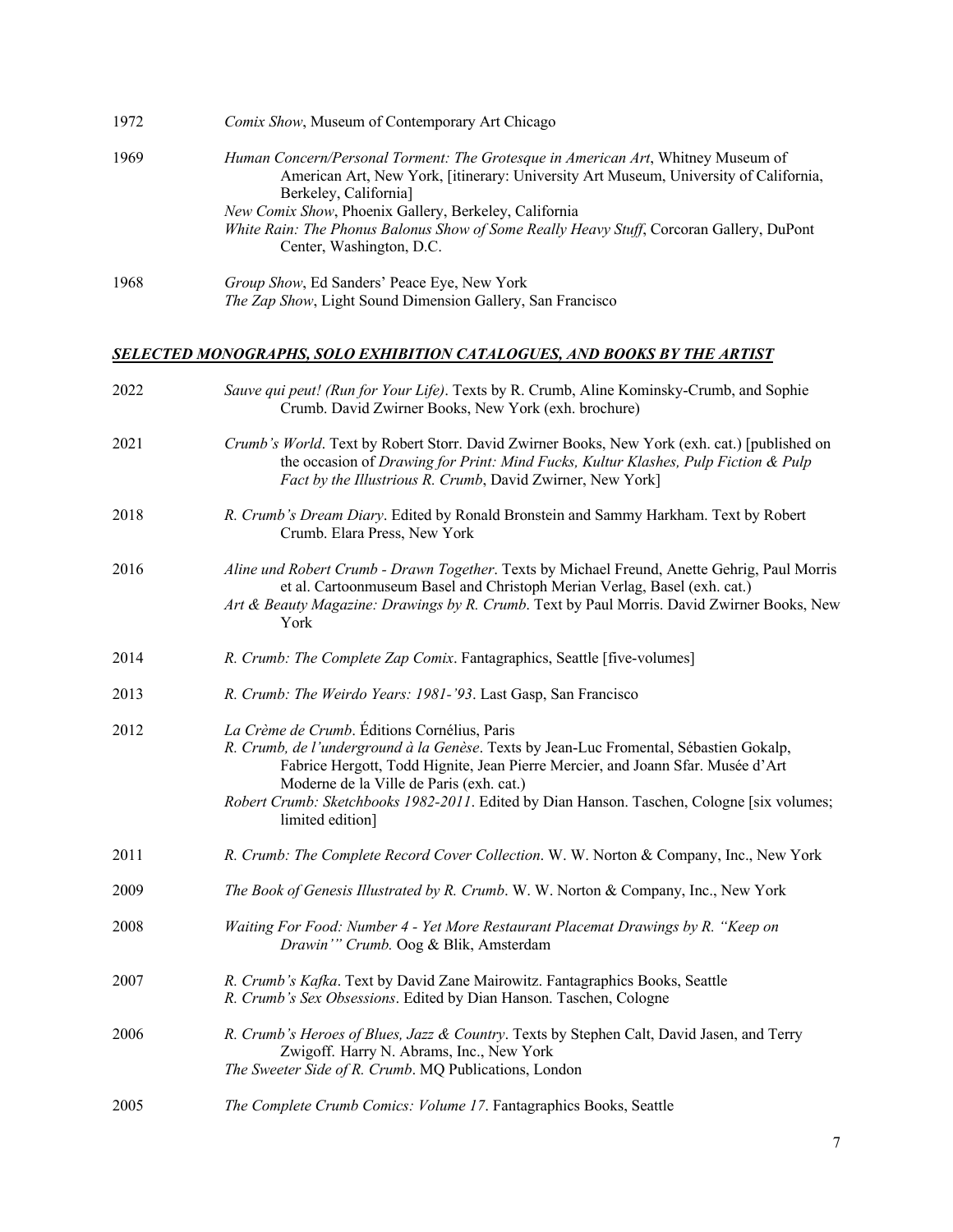|      | The R. Crumb Handbook. Texts by R. Crumb and Peter Poplaski. MQ Publications, London<br>The R. Crumb Sketchbook: Volume 10 - June 1975 - February 1977. Fantagraphics Books, Seattle<br>Snatch Comics. Cornelius, Paris                                                                                                                                                                                                                             |
|------|-----------------------------------------------------------------------------------------------------------------------------------------------------------------------------------------------------------------------------------------------------------------------------------------------------------------------------------------------------------------------------------------------------------------------------------------------------|
| 2004 | The Comics Journal Library: R. Crumb. Fantagraphics Books, Seattle<br>R. Crumb Conversations. Edited by D. K. Holm. University Press of Mississippi, Jackson,<br>Mississippi<br>R. Crumb's Kafka. Ibooks Graphic Novel, New York<br>Yeah, But is it Art? R. Crumb Drawings and Comics. Museum Ludwig and Verlag der<br>Buchhandlung Walther König, Cologne (exh. cat.)                                                                              |
| 2003 | Art & Beauty Magazine: Number 2. Fantagraphics Books, Seattle<br>Robert Crumb. Text by D. K. Holm. Pocket Essentials, Harpenden, England                                                                                                                                                                                                                                                                                                            |
| 2002 | The Complete Crumb Comics: Volume 16. Fantagraphics Books, Seattle<br>CRUMB-ology Supplement #2. Compiled by Carl Richter. Babylonia Press, North Babylon, New<br>York<br>Die Vielen Gesichter des Robert Crumb. Edited by Severin Heinisch. Karikaturmuseum Krems,                                                                                                                                                                                 |
|      | Austria (exh. cat.)<br>Gotta Have 'Em: Portraits of Women by R. Crumb. Greybull Press, Los Angeles<br>R. Crumb Sketchbook: Volume 9 - October 1972 - June 1975. Fantagraphics Books, Seattle<br>Waiting For Food: Number 3 - More Restaurant Placemat Drawings by R. Crumb. Oog & Blik,<br>Amsterdam                                                                                                                                                |
| 2001 | The Complete Crumb Comics: Volume 15. Fantagraphics Books, Seattle<br>R. Crumb: Odds and Ends. Bloomsbury Press, London<br>R. Crumb Sketchbook Volume 8: Fall 1970 to Fall 1972. Fantagraphics Books, Seattle                                                                                                                                                                                                                                       |
| 2000 | The Complete Crumb Comics: Volume 14. Fantagraphics Books, Seattle<br>Qui a peur de Robert Crumb? (Who's Afraid of Robert Crumb?). Musée de la Bande Dessinée,<br>Angoulême, France (exh. cat.)<br>Sketchbook Reports. Cornelius, Paris<br>The Sweet Side of R. Crumb. Societé des Constructeurs Éditeur, Sauve, France<br>Waiting For Food: Number 2 - More Restaurant Placement Drawings by R. Crumb. Oog & Blik,<br>Amsterdam                    |
| 1999 | R. Crumb Comics. Gingko Press, Corte Madera, California<br>R. Crumb Sketchbook Volume 7: Mid 1969 to End of '70. Fantagraphics Books, Seattle<br>R. Crumb Sketchbook Reports. Cornelius, Paris                                                                                                                                                                                                                                                      |
| 1998 | The Complete Crumb Comics: Volume 13. Fantagraphics Books, Seattle<br>Crumb Family Comics. Texts by Maxon Crumb and Terry Zwigoff. Last Gasp, San Francisco<br>The Life and Times of R. Crumb. Texts by Monte Beauchamp and Matt Groening. Kitchen Sink<br>Press, Northampton, Massachusetts<br>The Whole Family is Crazy. Last Gasp, San Francisco<br>Your Vigor for Life Appalls Me: Robert Crumb Letters 1958-1977. Fantagraphics Books, Seattle |
| 1997 | The Complete Crumb Comics: Volume 12. Fantagraphics Books, Seattle, Washington<br>The R. Crumb Coffee Table Art Book. Little, Brown and Company, London<br>R. Crumb Sketchbook Volume 6: Mid 1968 to Mid '69. Fantagraphics Books, Seattle                                                                                                                                                                                                          |
| 1996 | Art & Beauty Magazine: Number 1. Fantagraphics Books, Seattle<br>Kafka. Texts by R. Crumb and David Zane Mairowitz. Kitchen Sink Press, Northampton,<br>Massachusetts<br>R. Crumb's Carload O' Comics. Kitchen Sink Press, Northampton, Massachusetts [revised<br>edition; originally published in 1976]                                                                                                                                            |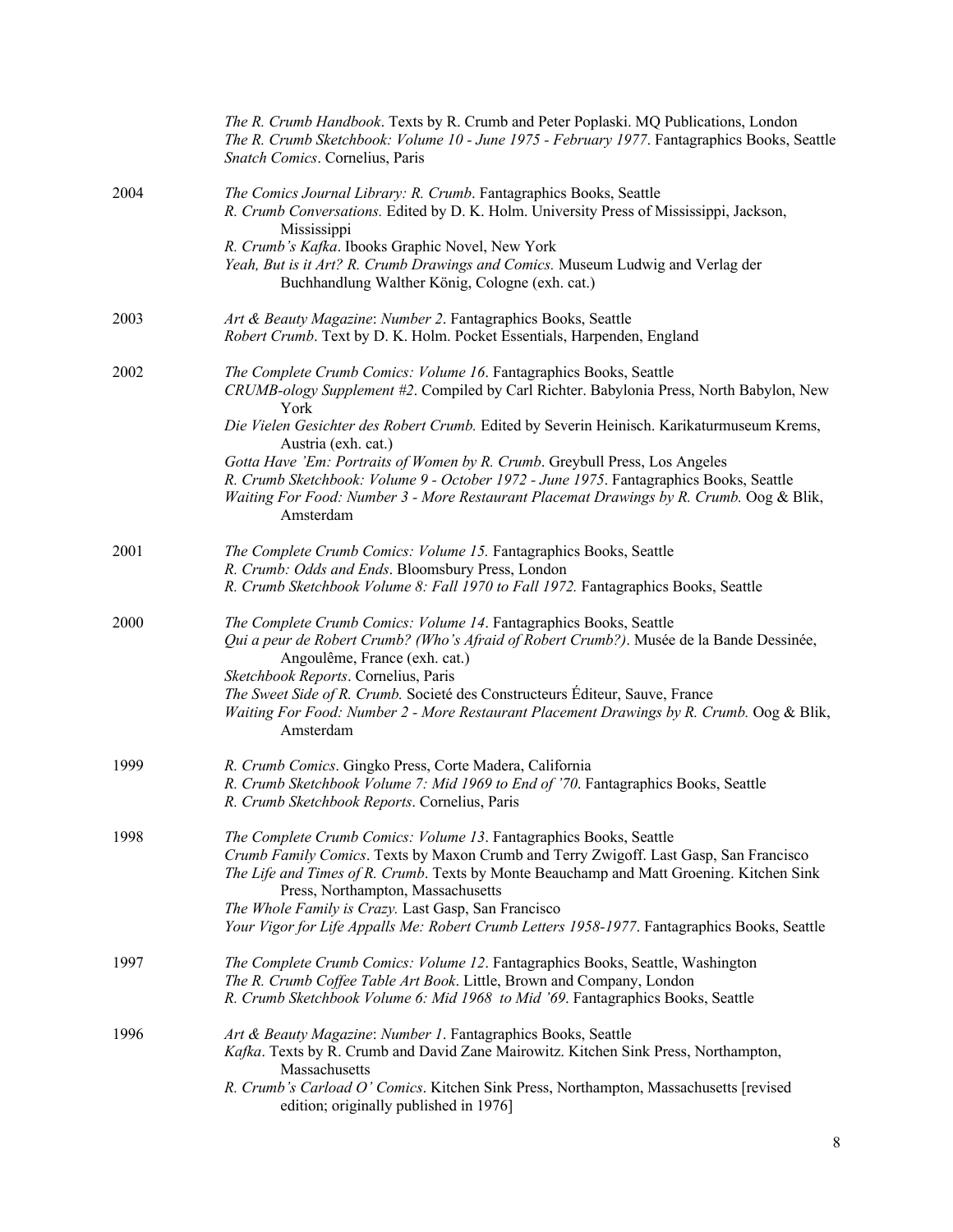| 1995 | The Book of Mr. Natural. Fantagraphics Books, Seattle<br>The Complete Crumb Comics: Volume 11. Fantagraphics Books, Seattle<br>CRUMB-ology: The Works of R. Crumb 1981-1994. Edited by Carl Richter. Water Row Press,<br>Sudbury, Massachusetts<br>R. Crumb's America. Last Gasp, San Francisco<br>R. Crumb: Big Yum Yum Book: The Story of Oggie and the Beanstalk. Snow Lion Graphics,<br>Berkeley, California<br>R. Crumb Sketchbook: Volume 5 - Late 1967 & Early '68. Fantagraphics Books, Seattle<br>Waiting for Food: Restaurant Placemat Drawings by R. Crumb, 1990-1995. Oog & Blik,<br>Amsterdam |
|------|------------------------------------------------------------------------------------------------------------------------------------------------------------------------------------------------------------------------------------------------------------------------------------------------------------------------------------------------------------------------------------------------------------------------------------------------------------------------------------------------------------------------------------------------------------------------------------------------------------|
| 1994 | The Complete Crumb Comics: Volume 10. Fantagraphics Books, Seattle<br>Introducing Kafka. Totem Books, New York<br>R. Crumb Sketchbook: Volume 4 - Late 1966 to '67. Fantagraphics Books, Seattle<br>R. Crumb's America. Knockabout, London<br>Crumb: The Record Cover Collection. Texts by Robert Armstrong and Fay Lovsky. Oog & Blik,<br>Amsterdam                                                                                                                                                                                                                                                       |
| 1993 | The Complete Dirty Laundry Comics. Last Gasp, San Francisco<br>Kafka for Beginners. Texts by R. Crumb and David Zane Mairowitz. Icon Books, Cambridge,<br>England<br>The Life and Death of Fritz the Cat. Fantagraphics Books, Seattle<br>R. Crumb Draws the Blues. Last Gasp, San Francisco<br>R. Crumb: Retrospective. Alexander Gallery, New York (exh. cat.)<br>R. Crumb Sketchbook May '87 to April '91. Zweitausendeins, Frankfurt<br>R. Crumb Sketchbook: Volume 3 - 1966. Fantagraphics Books, Seattle                                                                                             |
| 1992 | The Complete Crumb Comics: Volume 8. Fantagraphics Books, Seattle<br>The Complete Crumb Comics: Volume 9. Fantagraphics Books, Seattle<br>Le Monde Selon Crumb (The World According to Crumb). Centre Nationale de la Bande<br>Dessinée, Angoulême, France (exh. cat.)<br>R. Crumb Draws the Blues. Knockabout Crack Editions, London<br>R. Crumb Sketchbook: Volume 1 - 1964-65. Fantagraphics Books, Seattle<br>R. Crumb Sketchbook: Volume 2 - 1965-66. Fantagraphics Books, Seattle                                                                                                                    |
| 1991 | The Complete Crumb Comics: Volume 6. Fantagraphics Books, Seattle<br>The Complete Crumb Comics: Volume 7. Fantagraphics Books, Seattle<br>The R. Crumb Checklist II. Text by Charles Boucher. Counter Media, Portland, Oregon                                                                                                                                                                                                                                                                                                                                                                              |
| 1990 | The Complete Crumb Comics: Volume 5. Fantagraphics Books, Seattle<br>My Troubles with Women. Knockabout Crack Editions, London<br>R. Crumb Comics. Black Sparrow Press, Santa Rosa, California                                                                                                                                                                                                                                                                                                                                                                                                             |
| 1989 | The Complete Crumb Comics: Volume 4. Fantagraphics Books, Seattle<br>R. Crumb Sketchbook 1983 to April 1987. Zweitausendeins, Frankfurt                                                                                                                                                                                                                                                                                                                                                                                                                                                                    |
| 1988 | The Complete Crumb Comics: Volume 2. Fantagraphics Books, Seattle<br>The Complete Crumb Comics: Volume 3. Fantagraphics Books, Seattle<br>R. Crumb's Head Comix. Simon & Schuster, New York                                                                                                                                                                                                                                                                                                                                                                                                                |
| 1987 | The Complete Crumb Comics: Volume 1. Fantagraphics Books, Seattle                                                                                                                                                                                                                                                                                                                                                                                                                                                                                                                                          |
| 1986 | The Bible of Filth. Futuropolis, Paris<br>R. Crumb Sketchbook Late 1967 to Mid 1974. Zweitausendeins, Frankfurt<br>Weirdo. Last Gasp, San Francisco                                                                                                                                                                                                                                                                                                                                                                                                                                                        |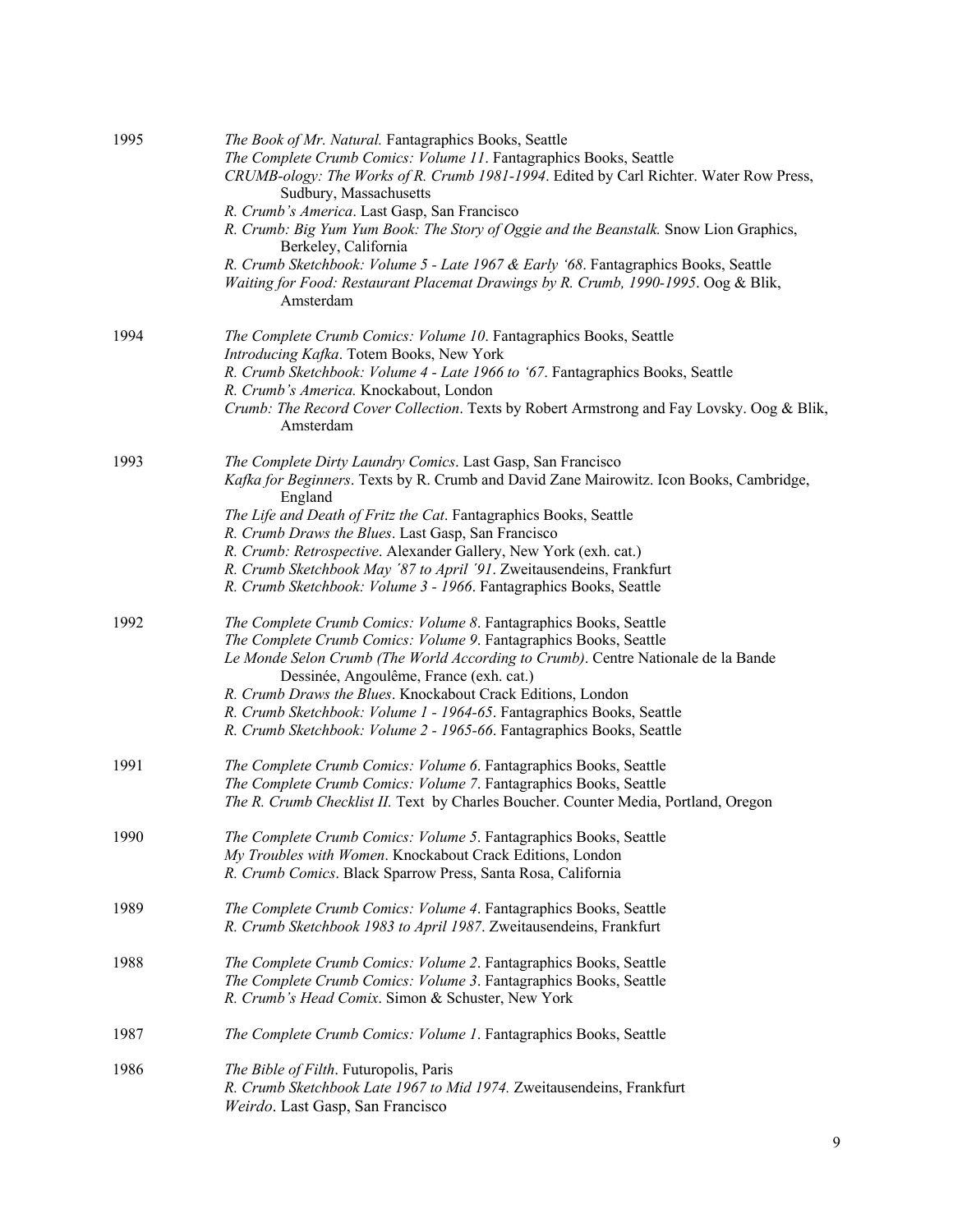| 1985 | Love to Ten. Last Gasp, Edinburgh, Scotland                                                                                                                         |
|------|---------------------------------------------------------------------------------------------------------------------------------------------------------------------|
| 1984 | R. Crumb Sketchbook July 1978 to Nov. '83. Zweitausendeins, Frankfurt                                                                                               |
| 1981 | R. Crumb Checklist of Work and Criticism. Text by Don Fiene. Boatner Norton, Cambridge,<br>Massachusetts<br>R. Crumb Sketchbook 1966-67. Zweitausendeins, Frankfurt |
| 1978 | The Complete Fritz the Cat. Belier Press, New York                                                                                                                  |
| 1976 | R. Crumb's Carload O' Comics. Belier Press, New York [reprinted in 1996]                                                                                            |
| 1975 | R. Crumb's Yum Yum Book. Scrimshaw Press, San Francisco                                                                                                             |
| 1970 | R. Crumb's Head Comix. Ballantine Books, New York                                                                                                                   |
| 1969 | R. Crumb's Fritz the Cat. Ballantine Books, New York                                                                                                                |
| 1968 | <i>R. Crumb's Head Comix.</i> Viking, New York, New York                                                                                                            |

# *SELECTED BOOKS AND GROUP EXHIBITION CATALOGUES*

| 2021 | Vitamin D3: Today's Best in Contemporary Drawing. Phaidon Press, London                                                                                                                                                                                                                                                                                                                                                                                                      |
|------|------------------------------------------------------------------------------------------------------------------------------------------------------------------------------------------------------------------------------------------------------------------------------------------------------------------------------------------------------------------------------------------------------------------------------------------------------------------------------|
| 2018 | David Zwirner: 25 Years. Foreword by David Zwirner. Texts by Richard Shiff and Robert Storr.<br>David Zwirner Books, New York (exh. cat.)                                                                                                                                                                                                                                                                                                                                    |
| 2014 | Critical Inquiry: Comics & Media. Edited by Hillary Chute and Patrick Jagoda. The University of<br>Chicago Press<br>Look at Me: Portraiture from Manet to the Present. Texts by Bob Colacello, Paul Morris, and<br>Beth Rudin Dewoody. Leila Heller Gallery, New York (exh. cat.)<br>Masterful Marks: Cartoonists Who Changed the World. Text by Monte Beauchamp. Simon &<br>Schuster, New York                                                                              |
| 2013 | 55th Venice Biennale: Il Palazzo Enciclopedico/The Encyclopedic Palace. Edited by Natalie Bell<br>and Massimiliano Gioni. Marsilio Editori, Venice (exh. cat.) [two-volumes]<br>Kaboom! Comics in Art. Texts by Guido Boulboullé, Bettina Brach, Ingo Clauß, Peter Friese, and<br>John Isaacs. Kehrer Verlag Heidelberg, Berlin (exh. cat.)<br>A World of Wild Doubt. Edited by Dorothee Böhm, Petra Lange-Berndt, and Dietmar Rübel.<br>Sternberg Press, Berlin (exh. cat.) |
| 2012 | Pop Politics: Activisms at 33 Revolutions. Texts by Iván López Munuera, José Manuel Costa, et<br>al. CA2M Centro de Arte Dos de Mayo, Madrid (exh. cat.)<br>Riotous Baroque/Deftig Barock. From Cattelan to Zurbarán - Tributes to Precarious Vitality.<br>Texts by Bice Curiger, Elfriede Jelinek, Eileen Myles, and Raoul Vaneigem. Kunsthaus<br>Zürich and Snoeck, Cologne (exh. cat.)                                                                                    |
| 2011 | Are You Experienced? How Psychedelic Consciousness Transformed Modern Art. Text by Ken<br>Johnson. Prestel, Munich<br>Les Enfants Terribles. Spacejunk Art Center, Lyon, France (exh. cat.)<br>Peace Press Graphics 1967-1987: Art in the Pursuit of Social Change. Edited by Ilee Kaplan and<br>Carol A. Wells. University Art Museum, California State University, Long Beach (exh.<br>cat.)                                                                               |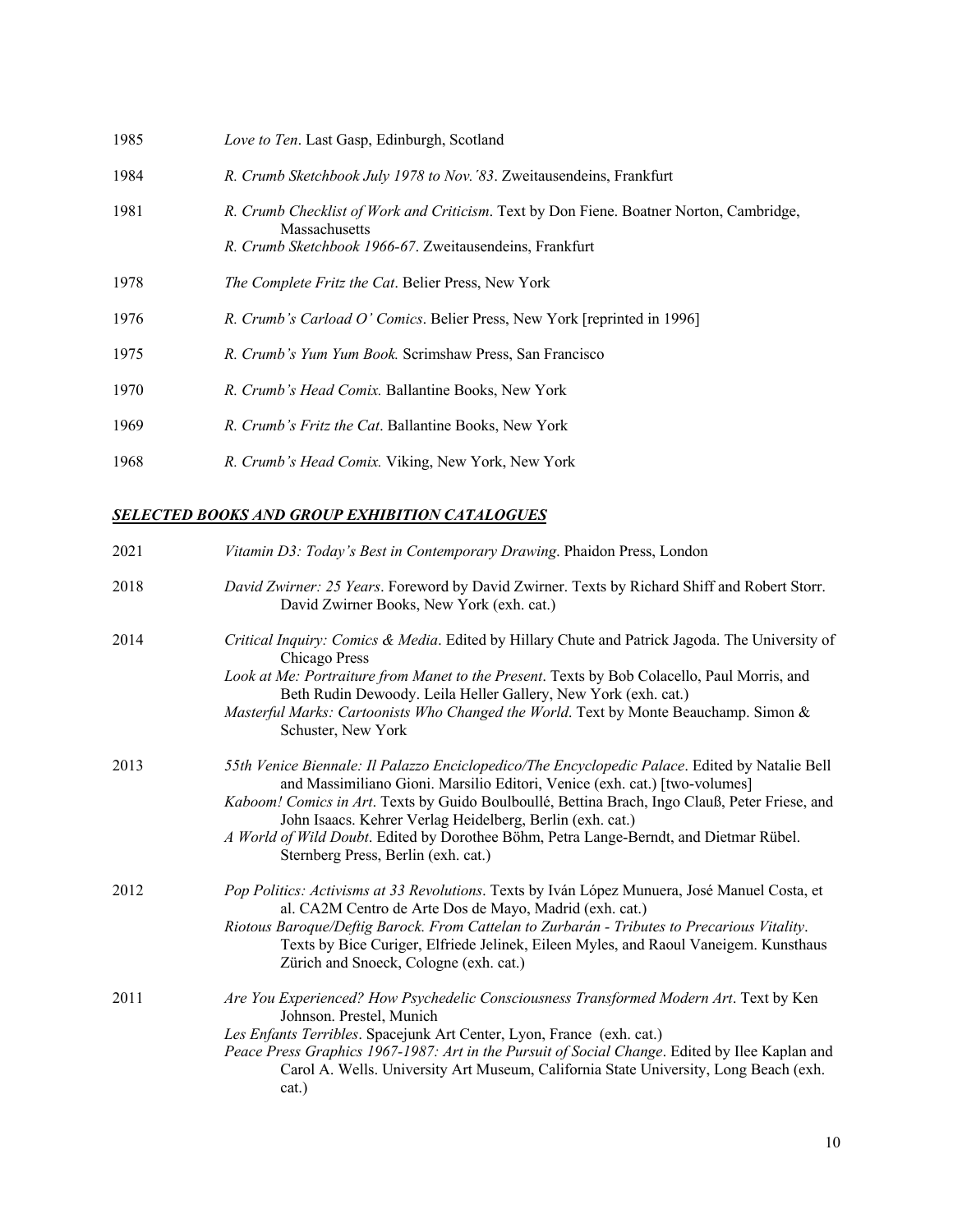|      | Speech Matters. Texts by Katerina Gregos, Christopher Hitchens, Antonio Negri, and Raoul<br>Vainegem. Mousse, Milan (exh. cat.)<br>Zap: Masters of Psychedelic Art, 1965-1974. Andrew Edlin Gallery, New York (exh. cat.)                                                                                                                                                                                                                                                                                                                                                                                                                                                                                                                                                                                                                                                                                                                  |
|------|--------------------------------------------------------------------------------------------------------------------------------------------------------------------------------------------------------------------------------------------------------------------------------------------------------------------------------------------------------------------------------------------------------------------------------------------------------------------------------------------------------------------------------------------------------------------------------------------------------------------------------------------------------------------------------------------------------------------------------------------------------------------------------------------------------------------------------------------------------------------------------------------------------------------------------------------|
|      |                                                                                                                                                                                                                                                                                                                                                                                                                                                                                                                                                                                                                                                                                                                                                                                                                                                                                                                                            |
| 2010 | A moving plan B - Chapter ONE. Verlag der Buchhandlung Walther Köning, Cologne (exh. cat.)                                                                                                                                                                                                                                                                                                                                                                                                                                                                                                                                                                                                                                                                                                                                                                                                                                                 |
| 2009 | Dan Graham: Beyond. Texts by Chrissie Iles, Bennett Simpson et al. Museum of Contemporary<br>Art, Los Angeles and MIT Press, Cambridge, Massachusetts<br>Daria Martin: Minotaur. Texts by Daria Martin and Dominic Molon. Museum of Contemporary<br>Art Chicago<br>Street Art San Francisco: Mission Muralismo. Edited by Annice Jacoby. Foreword by Carlos                                                                                                                                                                                                                                                                                                                                                                                                                                                                                                                                                                                |
|      | Santana. Harry N. Abrams, Inc., New York                                                                                                                                                                                                                                                                                                                                                                                                                                                                                                                                                                                                                                                                                                                                                                                                                                                                                                   |
| 2007 | America Today: 300 Years of Innovation. Edited by Susan Davidson. Merrell Publishers, London<br>Comic Abstraction: Image-Breaking, Image Making. Text by Roxana Marcoci. The Museum of<br>Modern Art, New York<br>COMIX. Texts by Anna Krogh, Sanne Kofod Olsen, and Matthias Wivel. Kunsthallen Brandts,<br>Odense, Denmark (exh. cat.)<br>Cult Fiction. Text by Roger Malbert. Hayward Gallery, London (exh. cat.)                                                                                                                                                                                                                                                                                                                                                                                                                                                                                                                       |
|      | De Superman au Chat du Rabbin. Texts by Anne Helene Hoog, Didier Pasamonik, Edward<br>Portnoy. Musée d'Art et d'Histoire du Judaïsme, Paris (exh. cat.)<br>Don't Look: Contemporary Drawings from an Alumna's Collection (Martina Yamin, Class of<br>1958). Texts by Elizabeth Wyckoff, Jordan Kantor, Jennifer Cawley. Davis Museum and<br>Cultural Center, Wellesley College, Massachusetts (exh. cat.)<br>Need More Love. MQ Publications, London                                                                                                                                                                                                                                                                                                                                                                                                                                                                                       |
| 2006 | American Funnies: Robert Crumb, Roy Lichtenstein, John Welsey. Gallery Hyundai, Seoul (exh.<br>cat.)                                                                                                                                                                                                                                                                                                                                                                                                                                                                                                                                                                                                                                                                                                                                                                                                                                       |
|      | An Anthology of Graphic Fiction, Cartoons and True Stories. Text by Ivan Brunetti. Yale<br>University Press, New Haven, Connecticut<br>The Best American Comics. Edited by Harvey Pekar. Houghton Mifflin, Boston<br>The Conversation Series: R. Crumb. Text by Hans Ulrich Obrist. Verlag der Buchhandlung<br>Walther König, Cologne<br>Den Götten kommt das große Kotzen. Text by Charles Bukowski. Illustrations by R. Crumb.<br>Cologne<br>In the Studio: Visits with Contemporary Cartoonists. Text by Tom Hignite. Yale University Press,<br>New Haven, Connecticut                                                                                                                                                                                                                                                                                                                                                                  |
| 2005 | Beautiful Losers. Texts by Aaron Rose, Christian Strike. Distributed Art Publishers, Inc., New<br>York and Iconoclast, New York (exh. cat.)<br>Busted! Drug War Survival Skills. Text by M. Chris Fabricant. Illustrations by R. Crumb.<br>HarperCollins, New York<br>Contemporary Erotic Drawing. Edited by Stuart Horodner. Aldrich Contemporary Art Museum,<br>Ridgefield, Connecticut (exh. cat.)<br>Drawn to Cleveland. Texts by Kenneth Dingwall, John L. Moore. Museum of Contemporary Art<br>Cleveland, Ohio (exh. cat.)<br>Experiencing Duration: Lyon Biennale 2005. Texts by Nicolas Bourriaud, Thierry Raspail,<br>Jérôme Sans. Paris musées, Paris (exh. cat.)<br>Masters of American Comics. Edited by John Carlin, Paul Karasik, and Brian Walker. Hammer<br>Museum, Los Angeles and Museum of Contemporary Art, Los Angeles (exh. cat.)<br>Summer of Love: Art of the Psychedelic Era. Tate Publishing, London (exh. cat.) |
| 2004 | Carnegie International. Text by Laura Hoptman. Carnegie Museum of Art, Pittsburgh<br>Disparities and Deformations: Our Grotesque. Text by Robert Storr. SITE Santa Fe, New Mexico<br>(exh. cat.)                                                                                                                                                                                                                                                                                                                                                                                                                                                                                                                                                                                                                                                                                                                                           |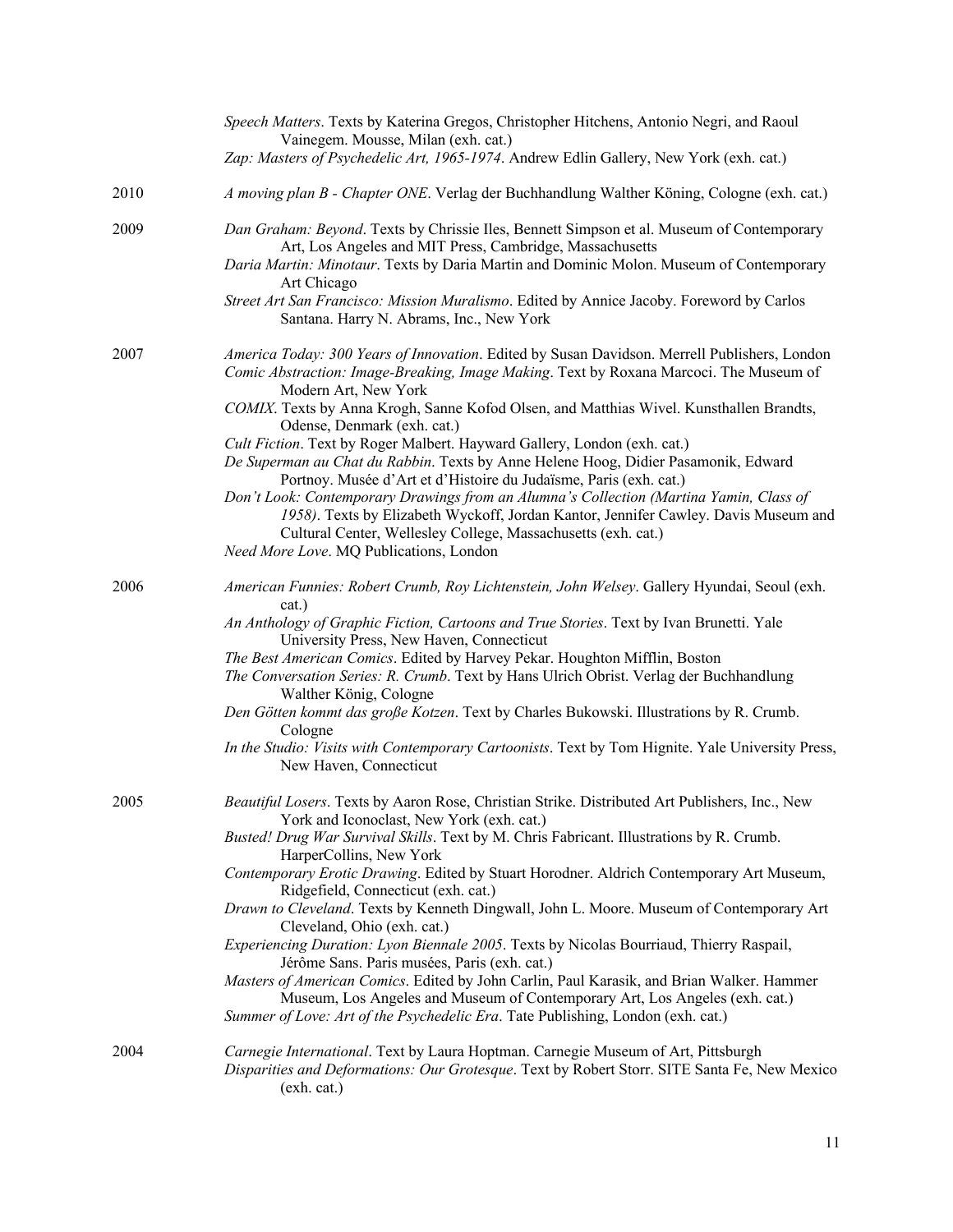| 2003 | Comic Release: Negotiating Identity for a New Generation. Texts by Barbara J. Bloemink, Vicky<br>A. Clark, Rick Gribenas, and Ana Merino. Distributed Art Publishers, Inc., New York<br>For the Record: Drawing Contemporary Life. Text by Daina Augaitis. Vancouver Art Gallery<br>(exh. cat.) |
|------|-------------------------------------------------------------------------------------------------------------------------------------------------------------------------------------------------------------------------------------------------------------------------------------------------|
|      | Pop thru Out. Texts by Mary Dinaburg, Jane Yoon, Barbara MacAdam. Arario Gallery,<br>Choongchungnam-do, South Korea (exh. cat.)                                                                                                                                                                 |
| 2002 | Drawing Now: Eight Propositions. Text by Laura Hoptman. The Museum of Modern Art, New<br>York                                                                                                                                                                                                   |
|      | Rebel Visions: The Underground Comix Revolution 1963-1975. Text by Patrick Rosenkranz.<br>Fantagraphics Books, Seattle                                                                                                                                                                          |
| 2001 | Comics, Comix and Graphic Novels: A History of Comic Art. Text by Roger Sabin. Phaidon Press,<br>London                                                                                                                                                                                         |
|      | Eye Infection. Text by Robert Storr. Stedelijk Museum, Amsterdam and Richter Verlag,<br>Düsseldorf (exh. cat.)                                                                                                                                                                                  |
|      | Kindly Lent Their Owner: The Private Collection of Steve Martin. Text by Steve Martin. Bellagio<br>Gallery of Fine Art, Las Vegas (exh. cat.)                                                                                                                                                   |
|      | Oyvind Fahlström: Another Space for Painting. Text by Jean-Francois Chevrier. Museu d'Art<br>Contemporani de Barcelona, Spain                                                                                                                                                                   |
| 2000 | Amused: Humor in Contemporary Art. Carrie Secrist Gallery, Chicago<br>Bizarro World! The Parallel Universes of Comics and Fine Art. Cornell Fine Arts Museum,<br>Rollins College, Winter Park, Florida                                                                                          |
|      | Picturing the Modern Amazon. Edited by Joanna Frueh, Laurie Fierstein, Judith Stein. Rizzoli,<br>New York                                                                                                                                                                                       |
| 1998 | The Captain is Out to Lunch and the Sailors have Taken over the Ship. Text by Charles Bukowski.<br>Illustrations by R. Crumb. HarperCollins, New York<br>Out of Chaos: Art of the Brothers Crumb. Cartoon Art Museum, San Francisco                                                             |
| 1995 | What's Up Underground!. S.K. Josefsberg Studio, Portland, Oregon                                                                                                                                                                                                                                |
| 1992 | L'Argot des Musiciens. Texts by Alain Bouchaux, , Madeleine Juteau, and Didier Roussin.<br>Editions Climats, Castelnau-le-Lez, France                                                                                                                                                           |
| 1990 | High & Low: Modern Art and Popular Culture. Texts by Adam Gopnik and Kirk Varnedoe. The<br>Museum of Modern Art, New York                                                                                                                                                                       |
| 1985 | Art in the San Francisco Bay Area 1945-1980. Text by Thomas Albright. University of California<br>Press, Berkeley, California                                                                                                                                                                   |
|      | The Monkey Wrench Gang (Tenth Anniversary Edition). Text by Edward Abbey. Illustrations by<br>R. Crumb. Dream Garden Press, Salt Lake City, Utah                                                                                                                                                |
| 1984 | Texas Crude. Text by Ken Weaver. Illustrations by R. Crumb. E. P. Dutton, New York<br>There's No Business. Text by Charles Bukowski. Illustrations by R. Crumb. Black Sparrow<br>Books, Boston                                                                                                  |
| 1974 | The Comic-Stripped American. Text by Arthur Asa Berger. Penguin Books, Baltimore,<br>Maryland                                                                                                                                                                                                   |
|      | A History of Underground Comics. Text by Mark James Estren. Straight Arrow Books,<br>San Francisco                                                                                                                                                                                              |
| 1973 | The Comic-Stripped American. Text by Arthur Asa Berger. Walker and Company, New York                                                                                                                                                                                                            |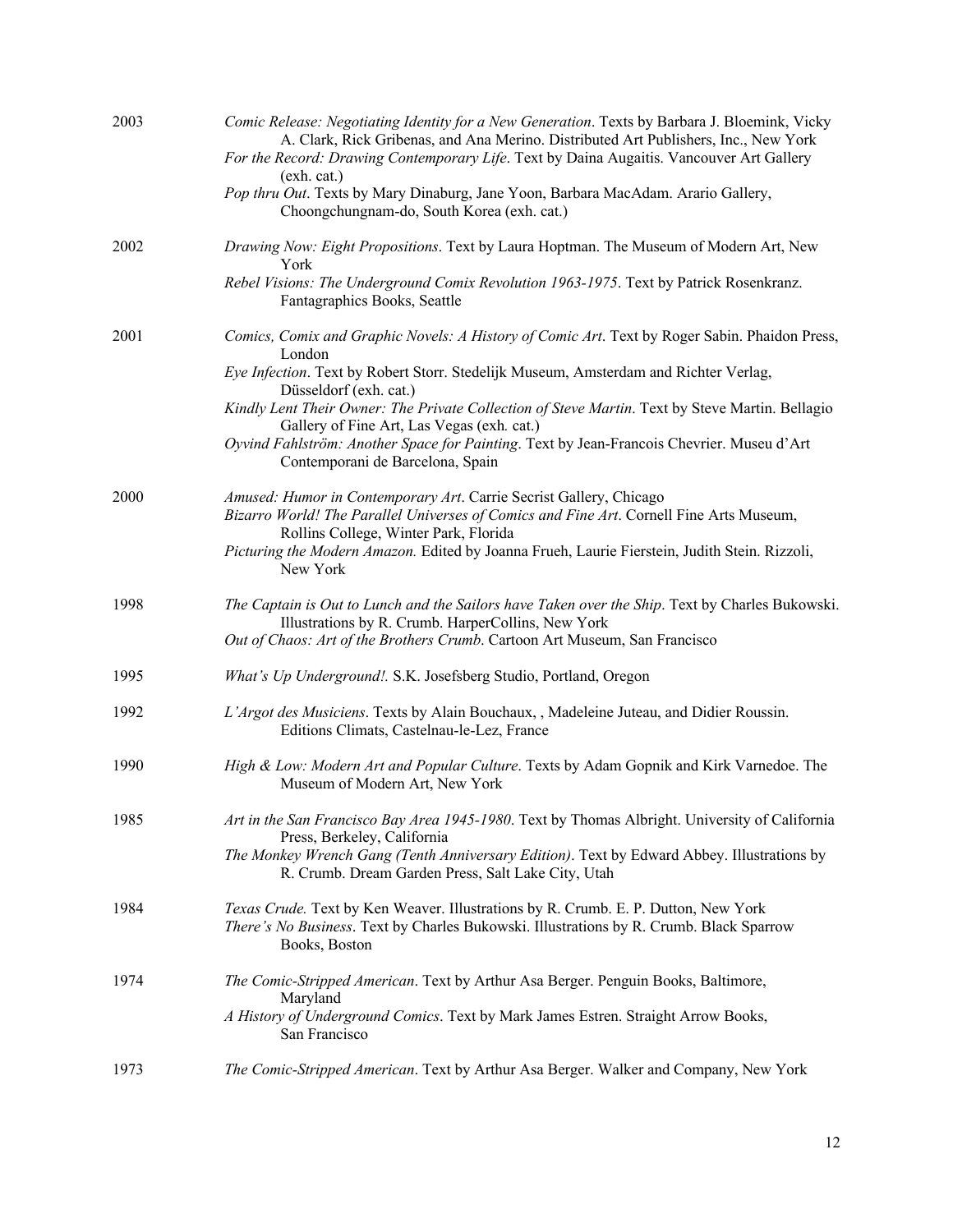# *SELECTED BIBLIOGRAPHY*

| 2022 | Adam, Lorraine. "Expo : Robert Crumb à Paris" Rolling Stone (February 28, 2022) [ill.] [online]<br>Bardot, Patrice. "J'ai 3000 chansons cultes" Libération (February 12, 2022):33 [ill.]<br>Borrelli-Persson, Laird. "Comic Artists Aline Kominsky-Crumb and Sophie Crumb Hold Nothing<br>Back in Their Collaboration for Grover Rad's Debut Collection." Vogue (April 1, 2022)<br>$[i]$ [online]                                                                             |
|------|-------------------------------------------------------------------------------------------------------------------------------------------------------------------------------------------------------------------------------------------------------------------------------------------------------------------------------------------------------------------------------------------------------------------------------------------------------------------------------|
|      | Celeux-Lanval, Maïlys. "La thérapie familiale des Crumb exposée chez Zwirner" Beaux Arts<br>(February 15, 2022) [ill.] [online]                                                                                                                                                                                                                                                                                                                                               |
|      | Ducat, Philippe. "Robert Crumb, Aline Kominsky-Crumb et Sophie Crumb" Art Press (April 1,<br>2022): 81 [ill.]                                                                                                                                                                                                                                                                                                                                                                 |
|      | Locoge, Benjamin. "Bienvenue chez les Crumb" Paris Match (March 10, 2022):30 [ill.]<br>Platthaus, Andreas. "Familie ohne Maske" Frankfurter Allgemeine Zeitung (February 12, 2022)<br>[ill.] [online]                                                                                                                                                                                                                                                                         |
|      | Renault, Stéphane. "Robert Crumb: "La plupart des artistes intéressants sont des gens très<br>déséquilibrés" The Art Newspaper (March 1, 2022):16 [ill.]                                                                                                                                                                                                                                                                                                                      |
|      | "David Zwirner opens an exhibition of works by R. Crumb, Aline Kominsky-Crumb, and Sophie<br>Crumb." artdaily.com (February 15, 2022) [ill.] [online]                                                                                                                                                                                                                                                                                                                         |
|      | "La famille Crumb expose à Paris" Actua BD (February 11, 2022) [ill.] [online]                                                                                                                                                                                                                                                                                                                                                                                                |
| 2021 | Mimms, Walter. "Rupert bare: how the Oz obscenity trial inspired a generation of protest art." The<br>Guardian (August 4, 2021) [ill.] [online]                                                                                                                                                                                                                                                                                                                               |
| 2020 | Harris, Gareth. "Ka-Boom! How Art History Is Embracing the Comic Book Genre." The Art<br>Newspaper (September 25, 2020) [ill.] [online]                                                                                                                                                                                                                                                                                                                                       |
| 2019 | Armstrong, Annie. "R. Crumb on His Career-Spanning Show at David Zwirner, Political<br>Cartoons, and His Ukulele." Artnews (March 11, 2019) [ill.] [online]<br>Arn, Jackson. "R. Crumb." Art in America (May 1, 2019) [ill.] [online]<br>Cumming, Laura. "Make Your Mark: The Enduring Joy of Drawing." The Guardian<br>(April 21, 2019) [online]<br>"Exhibition at David Zwirner Examines the Mind and Career of R. Crumb." Art Daily<br>(February 22, 2019) [ill.] [online] |
| 2017 | Crumb, Robert and Aline Kominsky-Crumb. "Portfolio: Aline & Bob in Troubles with Money."<br>Harper's Magazine (January 2017): 65-67 [ill.]                                                                                                                                                                                                                                                                                                                                    |
| 2016 | Baker, R.C. "Zap Atcha: How Underground Comix Spelunked America's Id." villagevoice.com<br>(April 5, 2016) [ill.] [online]<br>Constant, Paul. "With 'Graphic Masters,' SAM Opens Its Doors to the Comics World."<br>seattleweekly.com (June 8, 2016) [online]                                                                                                                                                                                                                 |
|      | Dalton, Trinie. "Pacific Objects." artforum.com (August 12, 2016) [ill.] [online]<br>Davies, Lucy. "Robert Crumb: in the studio." telegraph.co.uk (April 12, 2016) [ill.] [interview]<br>[online]                                                                                                                                                                                                                                                                             |
|      | Flock, T.S. "SAM's Enormous, Century-Spanning Printmaking Exhibit Brims With the Grotesque<br>and the Divine." seattleweekly.com (July 6, 2016) [ill.] [online]<br>Frank, Priscilla. "Big Bully' Donald Trump Gets A Swirly In This 1989 Comic (NSFW)."                                                                                                                                                                                                                       |
|      | huffingtonpost.com (June 28, 2016) [ill.] [online]<br>Gregoris, Naomi. "Wer ist Aline Kominsky-Crumb?" tageswoche.ch (July 5, 2016) [ill.] [online]<br>Martín, Pilar. "Robert Crumb, el genio del cómic que dibujaba melodóas olvidadas."<br>eleconomista.es (April 6, 2016) [ill.] [online]                                                                                                                                                                                  |
|      | Reid, Calvin. "Cartoonist R. Crumb Returns with 'Art and Beauty' in July." publishersweekly.com<br>(May 6, 2016) [ill.] [online]                                                                                                                                                                                                                                                                                                                                              |
|      | Sharp, Bob. "An Art-World Prankster Goes Digital." nytimes.com (April 13, 2016) [ill.] [online]<br>Upchurch, Michael. "Five must-see Seattle art shows in August." seattletimes.com (August 2,<br>$2016$ ) [online]                                                                                                                                                                                                                                                           |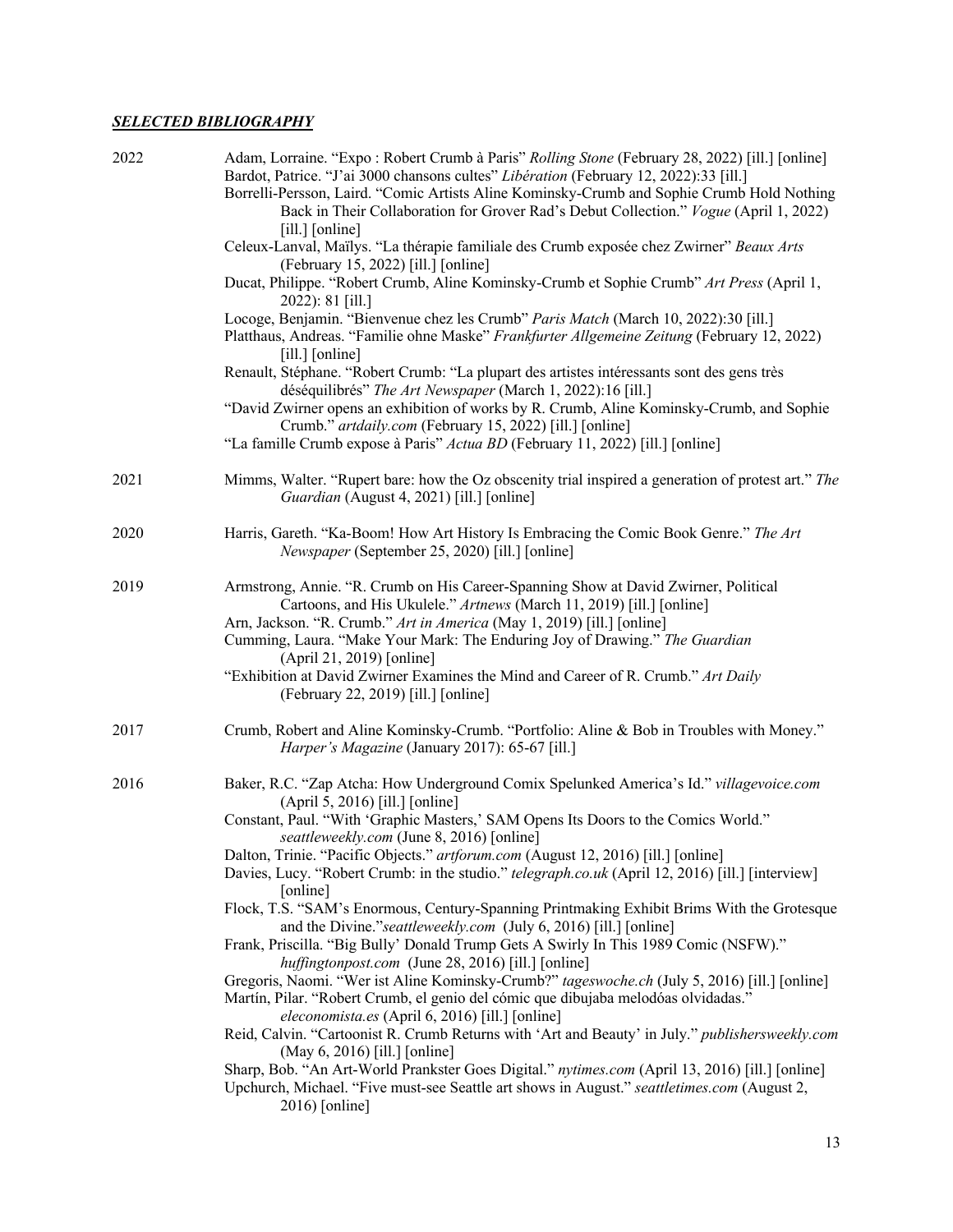|      | Upchurch, Michael. "Lines of distinction: Seattle Art Museum exhibit shows range, diversity of<br>Graphic Masters." seattletimes.com (June 14, 2016) [ill.] [online]                                                                                                                                                                                                                                                                                                                                                                                                                                                                                                                                                                                                                                                                                                                                                                                                                                                                                                                                                                                                                                                                                                                   |
|------|----------------------------------------------------------------------------------------------------------------------------------------------------------------------------------------------------------------------------------------------------------------------------------------------------------------------------------------------------------------------------------------------------------------------------------------------------------------------------------------------------------------------------------------------------------------------------------------------------------------------------------------------------------------------------------------------------------------------------------------------------------------------------------------------------------------------------------------------------------------------------------------------------------------------------------------------------------------------------------------------------------------------------------------------------------------------------------------------------------------------------------------------------------------------------------------------------------------------------------------------------------------------------------------|
|      | "Comics" Art Quarterly (Spring 2016): 31 [ill.]<br>"Exhibitions: R Crumb, London." The Guardian Guide (April 9, 2016): 36 [ill.]<br>"R. Crumb: Art and Beauty." Time Out London (April 12 - 18, 2016): 75 [ill.]                                                                                                                                                                                                                                                                                                                                                                                                                                                                                                                                                                                                                                                                                                                                                                                                                                                                                                                                                                                                                                                                       |
| 2015 | Myers, Marc. "The Odyssey of R. Crumb." The Wall Street Journal (May 27, 2015): M14 [ill.]<br>Zinko, Carolyne. "Cartoon Art Museum home to strips known around the world." sfchronicle.com<br>(May 27, 2015) [ill.] [online]                                                                                                                                                                                                                                                                                                                                                                                                                                                                                                                                                                                                                                                                                                                                                                                                                                                                                                                                                                                                                                                           |
| 2014 | Gardner Jr., Ralph. "Archiving Shakespeare, Dickens, R. Crumb." The Wall Street Journal<br>(December 17, 2014): 20 [ill.]<br>Higgins, Jim. "'Masterful Marks' draws on illustrators to tell tales of cartooning legends."<br>jsonline.com (Journal Sentinel) (September 19, 2014) [ill.] [online]<br>Jones, Jonathan. "The top ten comics in art." The Guardian (July 10, 2014) [ill.]<br>McGlone, Peggy. "National Gallery of Art acquires comics, 17th-century etchings and<br>Diebenkorn prints." washingtonpost.com (November 20, 2014) [ill.] [online]<br>Vogel, Carol. "Perils, Platforms, and a Prize: Comics on the Mall." The New York Times<br>(November 21, 2014): C24 [ill.]                                                                                                                                                                                                                                                                                                                                                                                                                                                                                                                                                                                               |
| 2012 | Bauer, Marie-Noëlle. "'What a Long Strange Trip It's Been." Metropolitan (April 2012): 68-69,<br>71 [ill.]<br>Borrelli, Christopher. "R. Crumb Stars at U. of C. Comics Panel." chicagotribune.com (May 20,<br>2012) [ill.] [online]<br>Douglas, Sarah. "The Reluctant Comic-Book Hero." The Art Newspaper (May 2012): 43 [ill.]<br>Gravett, Paul. "R. Crumb." ArtReview (April 2012): 72-75 [ill.]<br>Ithnard, Isabella. "Yeti Woman, le femme qui rit de Robert Crumb." lexpress.fr (June 27, 2012)<br>$[i]$ [online]<br>Niemann, Christoph. "Alter Meister!" Zeit Magazin (October 31, 2012): 26-30 [ill.] [interview]<br>Palomar, MK. "Shaun McDowell: interview." studiointernational.com (July 14, 2014) [ill.]<br>[online]<br>Sciolino, Elaine. "An Artist's Journey From Comic Books to Museum Walls." The New York<br>Times (April 14, 2012): C7 [ill.]<br>"Drawn Together." publishersweekly.com (June 4, 2012) [ill.] [online]                                                                                                                                                                                                                                                                                                                                              |
| 2011 | Barton, Laura. "The vibrant joy of Robert Crumb's album covers." guardian.co.uk (November 20,<br>2011) [ill.]<br>Ewart, Nancy. "R. Crumb's 'Book of Genesis' at the San Jose Museum of Art." examiner.com<br>(July 25, 2011) [ill.] [online]<br>Friedman, Drew. "As R. Crumb is Fêted by Fellow Artists, an Illustrated Homage." vanityfair.com<br>(April 12, 2011) [ill.] [online]<br>Frisicano, Andrew. "R. Crumb: Lines Drawn on Paper." Time Out New York (March 17-23, 2011):<br>40 [ill.]<br>Gardner, Jr., Ralph. "The Sistine Chapel of Crumb." The Wall Street Journal (April 8, 2011): A18<br>$\lceil$ ill.]<br>Hermansen, Tom. "Han føler afsky ved den menneskelige race." Jyllands-Posten (June 3, 2011):<br>20-21 [ill.]<br>McQuaid, Cate. "A graphic display of biblical proportions." boston.com/bostonglobe.com (March<br>$(6, 2011)$ [ill.] [online]<br>Miranda, Carolina A. "Comic Relief." ARTnews (October 2011): 92-99 [ill.]<br>Moore, Matt. "After 5 Decades, R. Crumb's Art Shocks, Edifies." huffingtonpost.com (April 1,<br>2011) [ill.] [online]<br>Sayej, Nadja. "The Gayest Story Ever Told." VICE (November 2011): 88-92 [ill.]<br>Sullivan, James. "R.Crumb: The Complete Record Cover Collection." rollingstone.com<br>(December 2011) [ill.] [online] |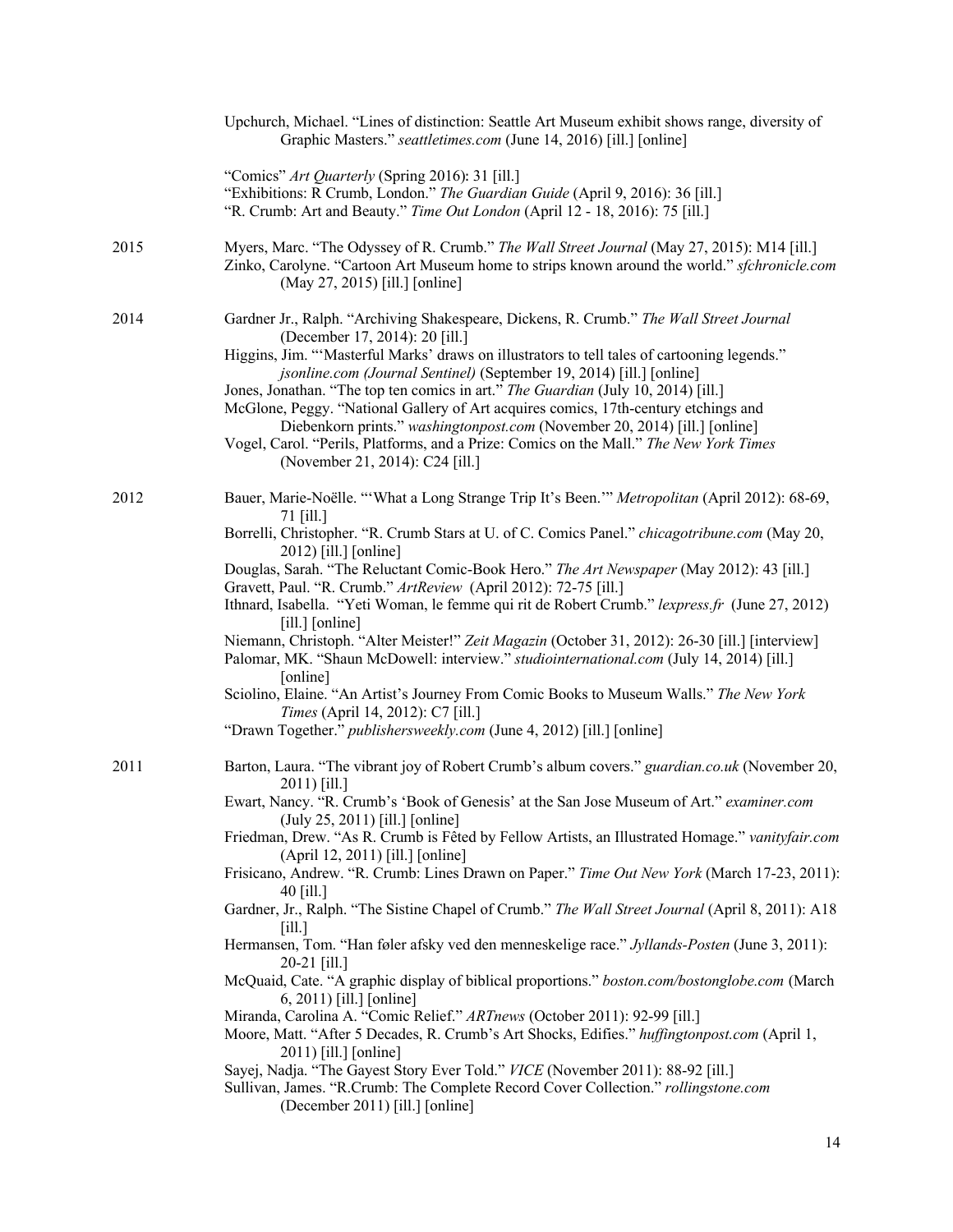|      | "Photo-Op: Disc Man." The Wall Street Journal (November 5, 2011): C5 [ill.]                                                                                                                                                                                                                                                           |
|------|---------------------------------------------------------------------------------------------------------------------------------------------------------------------------------------------------------------------------------------------------------------------------------------------------------------------------------------|
| 2010 | Anderson, Jeffrey M. "Zwigoff Docs Now on DVD." sfexaminer.com (August 12, 2010) [online]<br>Austin, Ariana. "The Genesis of Robert Crumb." iheartpdx.com (August 21, 2010) [ill.] [online]<br>Barnes, Steve. "Crumb Gets Biblical." ARTnews (February 2010): 62. [ill.]                                                              |
|      | Bauch, Chelsea. "Graphic Content: 10 Literary Classics Made Better as Comic Books."<br>flavorwire.com (February 17, 2010) [online]                                                                                                                                                                                                    |
|      | Dawson, Nick. "The Bible Illuminated: R. Crumb's Genesis." filminfocus.com (February 7, 2010)<br>[online]                                                                                                                                                                                                                             |
|      | Harvey, R. C. "R. Crumb's 'The Book of Genesis." tcj.com (February 16, 2010) [online]<br>Johnson, Ken. "The Bible Illuminated: R. Crumb's Book of Genesis." The New York Times<br>(March 19, 2010): C31                                                                                                                               |
|      | Knowles, Margaret. "Fact Sheet: R. Crumb." Art in America (March 22, 2010) [online] [ill.]<br>Lewis, John. "R. Crumb in Chestertown." baltimoremagazine.net (Baltimore) (October 11, 2010)<br>[ill.] [online]                                                                                                                         |
|      | Michel, Christopher. "Drawing Trouble." brooklynrail.org (February 2010) [online]<br>Orr, Susan. "Bookshelf: The Book of Genesis." courierpress.com (February 6, 2010) [online]<br>Reid, Calvin. "Crumb's 'Book of Genesis' Rules Bestseller Lists." publishersweekly.com<br>(February 8, 2010) [online]                              |
|      | Roper, Caitlin. "Happy Birthday R. Crumb." blog.theparisreview.org (August 30, 2010) [ill.]<br>[online]                                                                                                                                                                                                                               |
|      | Roper, Robert. "R. Crumb's Genesis." obit-mag.com (January 11, 2010) [online]<br>Shaftel, David. "The Book of Genesis." <i>ft.com (Financial Times)</i> (June 12, 2010) [ill.] [online]<br>"Bestsellers." post-gazette.com (January 24, 2010) [online]                                                                                |
|      | "Book Review: The Book of Genesis, illustrated by R. Crumb." communicatrix.com (February 21,<br>$2010$ [online]                                                                                                                                                                                                                       |
|      | "Breathtaking Adaptations: 13 Classic Books Transformed Into Graphic Novels."<br>huffingtonpost.com (August 31, 2010) [ill.] [online]                                                                                                                                                                                                 |
|      | "Feelin' groovy? It's the '60s." Newsday (March 5, 2010): B32. [ill.]<br>"Hammer Bash! Closing Party for R. Crumb's Book of Genesis." dailydujour.com (February 2,<br>2010) [online]                                                                                                                                                  |
|      | "LA Weekend Preview." thenewgay.net (January 21, 2010) [online]                                                                                                                                                                                                                                                                       |
|      | "R. Crumb: The Art of Comics No. 1." The Paris Review (Summer 2010): 19-57 [ill.]<br>"Top Shelf: Recommended Reading." San Francisco Chronicle (February 21, 2010): FE6                                                                                                                                                               |
| 2009 | Alter, Robert. "Scripture Picture." The New Republic (October 21, 2009): 44-48<br>Bergson, Chris. "Plenty of Crumbs on Display at MassArt." The Herald News (February 20, 2009)<br>Bloom, Harold. "Yahweh Meets R. Crumb." The New York Review of Books (December 3, 2009):                                                           |
|      | $1, 24-25$ [ill.]<br>Brophy-Warren, Jamin. "R. Crumb Gets Religion." The Wall Street Journal (September 4, 2009):<br>W <sub>4</sub>                                                                                                                                                                                                   |
|      | Colton, David. "Illustrator R. Crumb is Drawn to God." USA Today (October 19, 2009): 1D [ill]<br>Cotter, Holland. "The Van Gogh of the Gross-Out." The New York Times (July 23, 2009): C1, C6<br>Flood, Allison. "Robert Crumb Set to Publish 'Scandalous' Bible Satire." The Guardian (March<br>26)                                  |
|      | Freedman, Dennis. "R. Crumb." W (November 2009): 134-149 [ill.]                                                                                                                                                                                                                                                                       |
|      | Hadju, David. "God Gets Graphic." The New York Times Book Review (October 25, 2009): 17<br>Heer, Jeet. "Word Made Fresh." Bookforum (September-November 2009): 35 [ill.]<br>Heller, Steven. "MAD: The Art of Rebellion." The New York Times (August 9, 2009)<br>Herbert, Martin. "Now See This." Art Review (October 2009): 30 [ill.] |
|      | Homes, A. M. "Funny Business: Celebrating the Art of Comics." Vanity Fair (October 2005)<br>Itzkoff, Dave. "R. Crumb Zaps the Bible." The New York Times (April 1, 2009): C3                                                                                                                                                          |
|      | Jones, Malcom. "In the Beginning Was the WordNow Come the Drawings." Newsweek<br>(November 2, 2009): 53, 56-57                                                                                                                                                                                                                        |
|      | Luscombe, Belinda. "And It was Brought." Time (November 16, 2009)<br>Morris, Paul W. "Editor's Choice: The Book of Genesis Illustrated by R. Crumb." Bomb no. 109                                                                                                                                                                     |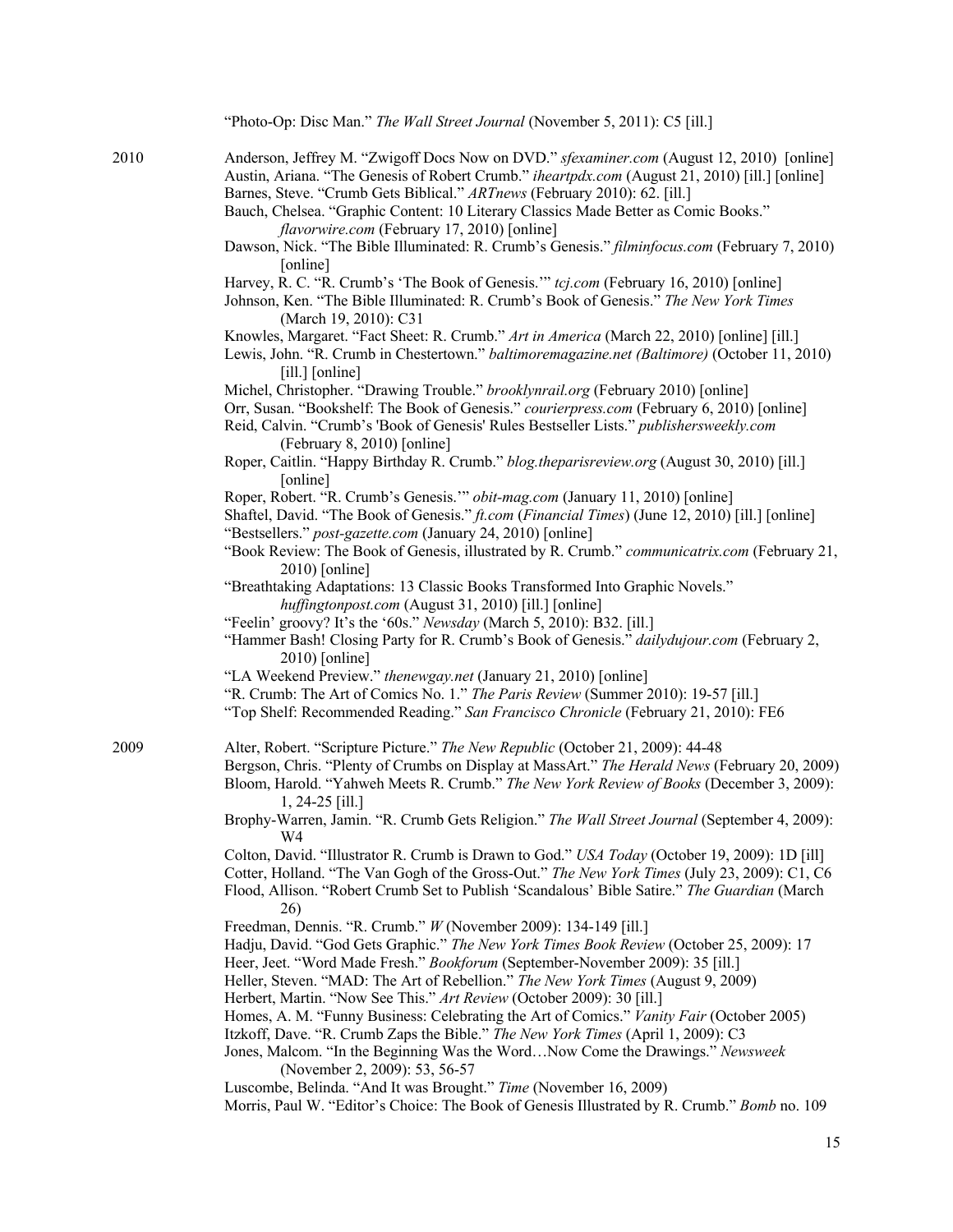|      | (Fall 2009): 14-15 [ill.]<br>Mouly, Francoise. "The Book of Genesis." The New Yorker (June 8 & 15, 2009): 90 [ill.]<br>Narcisse, Evan. "Panel Discussion." Time Out New York (November 12-18, 2009): 60<br>Salkin, Allen. "R. Crumb's take on Genesis." International Herald Tribune (October 17-18): 19<br>[i]<br>Salkin, Allen. "Sketching His Way Through Genesis." The New York Times (October 18, 2009)<br>Smee, Sebastian. "Master of Mischief." The Boston Globe (February 13, 2009)<br>Tucker, Ben. "The Book of Genesis Illustrated by R. Crumb." Entertainment Weekly (October 30,<br>$2009$ : 60<br>Ulin, David L. "R. Crumb Depicts a Biblically Graphic Beginning." The Los Angeles Times<br>(October 11, 2009): E10-11 [ill.]<br>"Calendar." New York Magazine (August 31-September 7, 2009): 21                                                                                                                                                                                                                                                                                                                                                                                                                                                                                                                                                                                                                                                                                                                                                                                                                                                                                                                                                                                                                                                                                                                                                                                                                                                                                                                                                                                                                                                                                  |
|------|-------------------------------------------------------------------------------------------------------------------------------------------------------------------------------------------------------------------------------------------------------------------------------------------------------------------------------------------------------------------------------------------------------------------------------------------------------------------------------------------------------------------------------------------------------------------------------------------------------------------------------------------------------------------------------------------------------------------------------------------------------------------------------------------------------------------------------------------------------------------------------------------------------------------------------------------------------------------------------------------------------------------------------------------------------------------------------------------------------------------------------------------------------------------------------------------------------------------------------------------------------------------------------------------------------------------------------------------------------------------------------------------------------------------------------------------------------------------------------------------------------------------------------------------------------------------------------------------------------------------------------------------------------------------------------------------------------------------------------------------------------------------------------------------------------------------------------------------------------------------------------------------------------------------------------------------------------------------------------------------------------------------------------------------------------------------------------------------------------------------------------------------------------------------------------------------------------------------------------------------------------------------------------------------------|
| 2008 | Hackett, Regina. "Frye Museum Goes 'Undergound' with a Godfather of the Comix Movement:<br>R. Crumb." The Seattle Post-Intelligencer (January 30, 2008): P1<br>Rahner, Mark. "Adult-comic Legend's Work Comes to Seattle." The Seattle Times (January 30,<br>2008)                                                                                                                                                                                                                                                                                                                                                                                                                                                                                                                                                                                                                                                                                                                                                                                                                                                                                                                                                                                                                                                                                                                                                                                                                                                                                                                                                                                                                                                                                                                                                                                                                                                                                                                                                                                                                                                                                                                                                                                                                              |
|      | Arazie, Ilana. "Drawn Together: R. Crumb's Beloved Aline Kominsky." Heeb (Spring 2007): 48-<br>51<br>Ayers, Robert. "New York Cartoon Exhibitions." artinfo.com (May 16, 2007) [online]<br>Biermann, Kai. "Kunst Markt: Warum Kosten Comins Mehr Als Ein Paar Peanuts?" Leben Zeit<br>Magazine (September 2007): 56<br>Blumenfeld, Samuel. "Superman, un héros juif." Le Monde (October 25, 2007)<br>Carlin, John. "The Real Comic Book Heroes." Tate Etc. (Spring 2007): 60-69 [ill.]<br>Fite-Wassilak. "Cult Fiction." Frieze (September 2007): 193 [ill.]<br>Friedwald, Will. "A Secret Life in Music." The Wall Street Journal (October 29, 2009): D7 [ill.]<br>Helfand, Glen. "Previews: R. Crumb." Artforum (January 2007): 102<br>Johnson, Ken. "Trippy, yes. But no black-light posters." The Boston Globe (June 17, 2007)<br>Keats, Jonathon. "Cartoons for Grown-Ups." San Francisco Magazine (May 2007)<br>Leaverton, Michael. "Feast on Crumbs." San Francisco Weekly (March 14, 2007)<br>Newhall, Edith. "Crumb Gets his Due in Phila." The Philadelphia Inquirer (February 2, 2007)<br>Reid, Calvin. "Master of his Domain." Penthouse (October 2007) [ill.]<br>Salkin, Allen. "Mr. and Mrs. Natural." The New York Times (January 21, 2007) [ill.]<br>Schmerler, Sarah. "Tour de Force: How to do New York's largest contemporary art fair in three<br>hours or less." Time Out New York (February 22-28, 2007): 18 [ill]<br>Shapton, Leanne. "The Modern Lovers: Ten Contemporary Artists Who Make Images of Their<br>Beloved." The Believer, vol. 5, no. 9 (November-December 2007): 19, 26 [ill.]<br>Sharpe, Emily. "Crumb: A Love of Rears and del Rio." The Art Newspaper, no. 181 (June 2007):<br>52 [ill.]<br>Vigil, Delfin. "Drawing Out Artist R. Crumb." San Francisco Chronicle (March 11, 2007)<br>Weiss, Nina. "Editor's Pick: Crumb 'n Crumber." 7x7 (March 2007): 65 [ill.]<br>Wood, Sura. "New Exhibition Explores R. Crumb's Career." San Francisco Arts Monthly (April<br>2007)<br>Wright, Jeffrey Cyphers. "Outlaws at Work: Renegade Culture across the Generations." Chelsea<br>Now (May 18-24, 2007): 23 [ill.]<br>"La culture juive dans la bande dessinée." Courrier Picard (October 23, 2007)<br>"Les Obsessions de Mr. Crumb." Flavor (September 2007) |
| 2006 | "R. Crumb." <i>Whitewall</i> , no. 4 (Winter 2007): 44-45 [ill.]<br>"R. Crumb's Sex Obsession." Zinc (October 2007)<br>Boxer, Sarah. "Masters of American Comics." Artforum (April 2006)<br>Buruma, Ian. "Mr. Natural." The New York Review of Books (April 6, 2006) [ill.]                                                                                                                                                                                                                                                                                                                                                                                                                                                                                                                                                                                                                                                                                                                                                                                                                                                                                                                                                                                                                                                                                                                                                                                                                                                                                                                                                                                                                                                                                                                                                                                                                                                                                                                                                                                                                                                                                                                                                                                                                     |

Hadju, David. "Stars and Strips." *The New York Times Book Review* (December 3, 2006): 42-43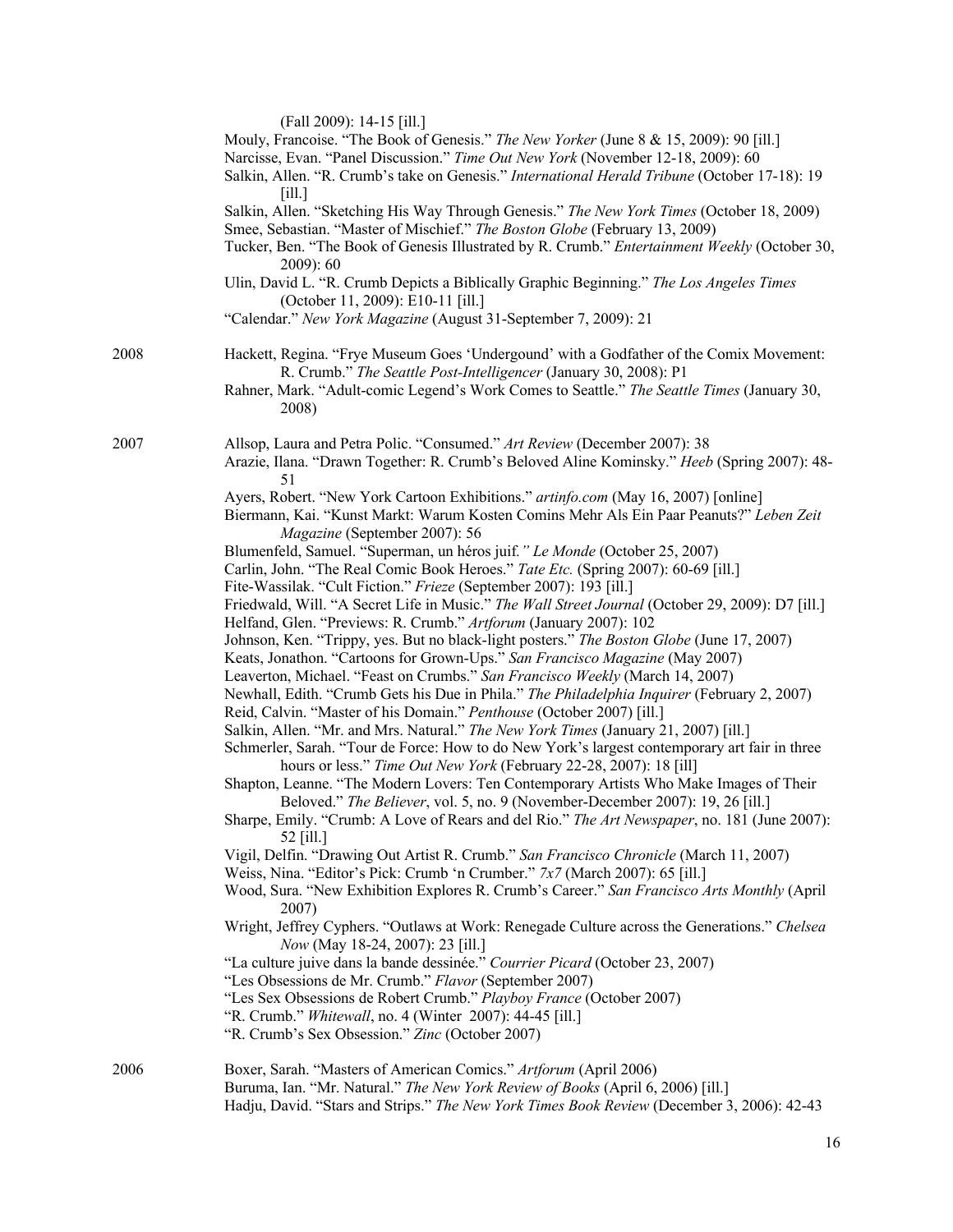Johnson, Ken. "Expansive World Seen in Small Pictures." *The New York Times* (February 10, 2006) [ill.] Kimmelman, Michael. "See You in the Funny Papers: Comics Across a Century." *The New York Times* (October 13, 2006) Plagens, Peter. "The Boomer Files." *Newsweek* (March 20, 2006) Platthaus, Andreas. "Klassiker der Comic-Literatur, Folge 19: Fritz the Cat." *Frankfurter Allgemeine Zeitung* (January 7, 2006) Vogel, Carol. "The Lure of the Funnies." *The New York Times* (August 11, 2006) 2005 Arnold, Andrew D. "R. Crumb Speaks." *Time* (April 29, 2005) Banks, Eric. "Masters of American Comics." *Artforum* (September 2005) Bernière, Vincent. "Angoulême: Capitale International." *BAM* (February 2005) Bly, Lyz. "Pop Will Eat Itself." *xz Free Times* (November 2-8, 2005) Braiker, Brian. "I Married R. Crumb." *Newsweek* (March 11, 2005) Campbell-Johnston, Rachel. "Visual Art." *The Times* (April 2, 2005) Chun, Alex. "Serious Respect for the Funnies." *The Los Angeles Times* (November 12, 2005) Cooper, Emmanuel. "Crumb's comfort for alienated non-conformists." *Tribune* (May 20, 2005) Cox, Cardinal. "Robert Crumb Exhibition." *The Brentford Mercury* (2005) Coysh, Daniel. "The Seedy Underbelly of the US." *Morning Star* (May 10, 2005) Criqui, Jean-Pierre. "High Art: Jean-Pierre Criqui on Psychedelic Posters." *Artforum* (January 2005) Cumming, Laura. "The Artist who Ain't Brougil." *The Observer* (April 3, 2005) Dalton, Stephen. "The High Priest of Self-Loathing." *The London Times* (March 15, 2005): 14-15 D'Arcy, David. "From the Garbage Can to the Gallery." *Modern Painters* (November 2005): 72- 79 [ill.] De Wever, Geert. "Paniek, Parano ia en een XL-Penis." *De Morgen* (May 10, 2005) Douglas, Sarah. "The Master of the Underground Comic." *Art Market*, no. 158 (May 2005) Falconer, Morgan. "Picking Up Crumbs." *Art Review*, vol. 56 (April 2005): 51 [ill.] Ferguson, James. "Bilious, Twisted and Always Funny." *The Financial Times* (April 15, 2005) Fisher, Lucy. "Coolest Cat of Them All." *Time* (April 11, 2005) Garland, Nicholas. "A cartoonist's striptease." *The Daily Telegraph* (March 19, 2005) Gittleson, Gia Lauren. "Graphic Content." *Los Angeles Magazine* (November 2005) Harvey, Doug. "10 Comics that Shook the World." *LA Weekly* (November 18-24, 2005) Harvey, Doug. "Little Nemo to Jimbo." *LA Weekly* (November 18-24, 2005) Hattenstone, Simon. "I always knew I was weird." *Guardian Weekly* (March 18-24, 2005) Heller, Steven. "Comics History." *The New York Times* (December 4, 2005) Hughes, Robert. "G2 in Crumbland." *The Guardian* (March 7, 2005) Jones, Malcom. "Still Truckin.'" *Newsweek* (March 11, 2005) Kennedy, Randy. "Mr. Natural's Creator Visits the World of Art." *The New York Times* (April 16, 2005) Kent, Sarah. "Pole Positions." *Time Out London* (April 13-20, 2005) Kerr, Merrily. "54th Carnegie International." *Flash Art* (January-February 2005) Krajewski, Michael. "Robert Crumb, Museum Ludwig, Cologne."*Artforum* (March 2005): 234 [ill.] Kuczynski, Alex. "Critical Shopper: Simple Store to Clear Your Mind, and Your Wallet." *The New York Times* (April 25, 2005) Lack, Hannah. "Love and loathing: The R. Crumb Handbook." *Dazed & Confused* (April 2005) Larocca, Amy. "Lost and Found." *New York Magazine* (August 29, 2005) Longo, Gianluca. "Nuvole Underground." *Elle Italia* (March 2005) Lubbock, Tom. "A freaky, far-out, bona-fide genius." *The Independent* (April 4, 2005) McCartney, Stella. "Comics Trailblazer: R. Crumb by Stella McCartney." *Interview* (April 2005): 74-75 [ill.] Mekes, Suzy. "R. Crumb opens his assault on the London art scene." *International Herald Tribune* (March 22, 2005) Murray, Charles Shaar. "The Art of Subversion." *The Independent* (February 25, 2005) Núñez-Fernández, Lupe. "Calendar: The Month Ahead." *Art Review* (March 2005)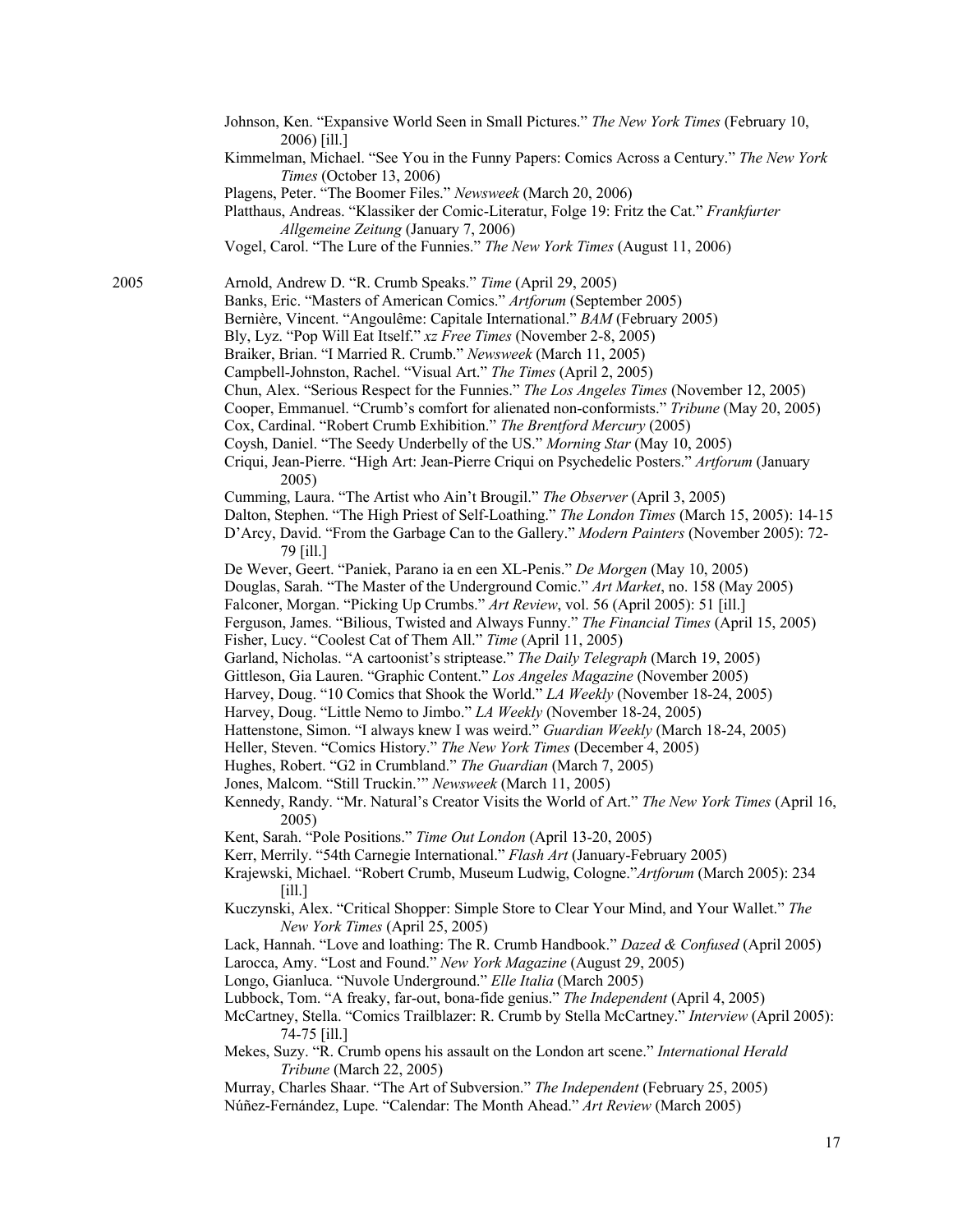|      | Poplaski, Peter. "Feasting on Crumbs." Bonhams Magazine (Spring 2005): 40 [ill.]                                                                                         |
|------|--------------------------------------------------------------------------------------------------------------------------------------------------------------------------|
|      | Poplaski, Peter. "Pen and Ink Revolutionary." Newstatesman (March 21, 2005) [ill.]                                                                                       |
|      | Preston, John. "Crumb's Comforts." The Sunday Telegraph (March 13, 2005)                                                                                                 |
|      | Probst, Ursula Maria. "Yeah, But is it Art?." Spike (Fall 2005): 110-114 [ill.]                                                                                          |
|      | Robertson, Campbell. "Boldface." The New York Times (April 14, 2005)                                                                                                     |
|      | Siegel, Katy. "2004 Carnegie International, Carnegie Museum of Art, 2005." Artforum (January<br>2005)                                                                    |
|      | Smith, Roberta. "Along the Blurry Line Between Blotto and Buzzed." The New York Times<br>(August 26, 2005)                                                               |
|      | Timberg, Scott. "An uneasy accord." The Los Angeles Times (October 23, 2005)                                                                                             |
|      | Utter, Douglas Max. "Drawn to Cleveland." Art Papers (January-February 2005)                                                                                             |
|      | Volk, Gregory. "Let's Get Metaphysical." Art in America (March 2005)                                                                                                     |
|      | Walsh, John. "The bottom line in humour." The Independent (February 17, 2005)                                                                                            |
|      | Zeegers, Gerard. "Koning der neuroten." De Standaard (June 22, 2005)                                                                                                     |
|      | "California." The Art Newspaper (November 2005)                                                                                                                          |
|      | "Exhibition of the week: Robert Crumb." The Week (April 9, 2005)                                                                                                         |
|      | "First Choice." The Times (April 14, 2005)                                                                                                                               |
|      | "Five Best Exhibitions." The Independent (May 11-13, 2005)                                                                                                               |
|      | "Graphic presentations." The Los Angeles Times (September 11, 2005)                                                                                                      |
|      | "If you're going to see one thing this week" The Guardian (April 4, 2005)                                                                                                |
|      | "The joke's on fashion at Crumb and Stella's party." Evening Standard (March 18, 2005)                                                                                   |
|      | "Pow! Zap! Art! In Los Angeles." artnet.com (July 26, 2005) [online]                                                                                                     |
|      | "Robert Crumb." The Sunday Times (April 24, 2005)                                                                                                                        |
|      |                                                                                                                                                                          |
| 2004 | Cantrall, Scott. "Shock and Awe." The Dallas Morning News (September 2, 2004)                                                                                            |
|      | Coulson, Amanda. "Reviews: Robert Crumb." Modern Painters (Autumn 2004): 129 [ill.]                                                                                      |
|      | Eely, Peter. "Reviews, Fifth International SITE Santa Fe Biennial." Frieze (October 2004)                                                                                |
|      | Fayard, Judy. "Up from the Underground: Cologone." The Wall Street Journal Europe (August 6,                                                                             |
|      | 2004) [ill.]                                                                                                                                                             |
|      | Hainley, Bruce. "The Consensus Thief." The New York Times Magazine (Fall 2004)                                                                                           |
|      | Hernandez Cava, Felipe. "Robert Crumb." Exit Express (June 2004)                                                                                                         |
|      | Holmes, Pernilla. "A Funny Thing Happened to Robert Crumb." ARTnews (September 2004):<br>124-127 [ill.] [cover]                                                          |
|      | Honigman, Ana Finel. "The good, the bad, the ugly." Art Review (August 2004)                                                                                             |
|      | Indyke, Dottie. "Reviews: National, The Fifth International Biennial." ARTnews (November 2004)                                                                           |
|      | Johnson, Ken. "Pittsburgh rounds up a globe full of work made in novel ways." The New York<br>Times (November 4, 2004)                                                   |
|      | Kazanjian, Dodie. "Apocalypse Now." Vogue (September 2004)                                                                                                               |
|      | Kimmelman, Michael. "The Convention of Beastly Beauty." The New York Times (August 6,<br>2004)                                                                           |
|      | Loeffler, William. "International Spotlight." Pittsburgh Tribune (October 9, 2004)                                                                                       |
|      | May, Mike. "The Ultimate Art Exhibit." Pittsburgh Tribune (October 2004)                                                                                                 |
|      | McGrath, Charles. "Not Funnies." The New York Times Magazine (July 11, 2004)                                                                                             |
|      | Medina, Cuauhtemoc. "El Nuevo mal gusto." Reforma (August 18, 2004)                                                                                                      |
|      | Meyer, Christian. "Kunst Kommt erst Nach Sex und alter Musik." Kolsche Geschichten (May<br>2004)                                                                         |
|      | Norman, Tony. "Crumb can have his cake and eat it too." Pittsburgh Post-Gazette (October 8,<br>2004)                                                                     |
|      | Schroder, Annette. "Zittriger Strich Trifft Ameikas Nerv." Kolnifche Rundfchau (June 2004<br>Smith, Roberta. "Deliver Us From Evil." The New York Times (August 6, 2004) |
|      | Yablonsky, Linda. "A Biennial Checklist: Art, Drinks, Checkbook." The New York Times (August<br>22, 2004)                                                                |
|      | "Bukowski at Home." Interview (June 2004): 28                                                                                                                            |
|      | "Gezeicheneter Alltag." Mobil (May 2004)                                                                                                                                 |
|      | "Kult-Comics in Koln." Art Das Kunstmagazin (June 2004)                                                                                                                  |
|      | "Kunst: Austellungen des Monats, Buntes aus dem Untergrund." Prinz (July 2004)                                                                                           |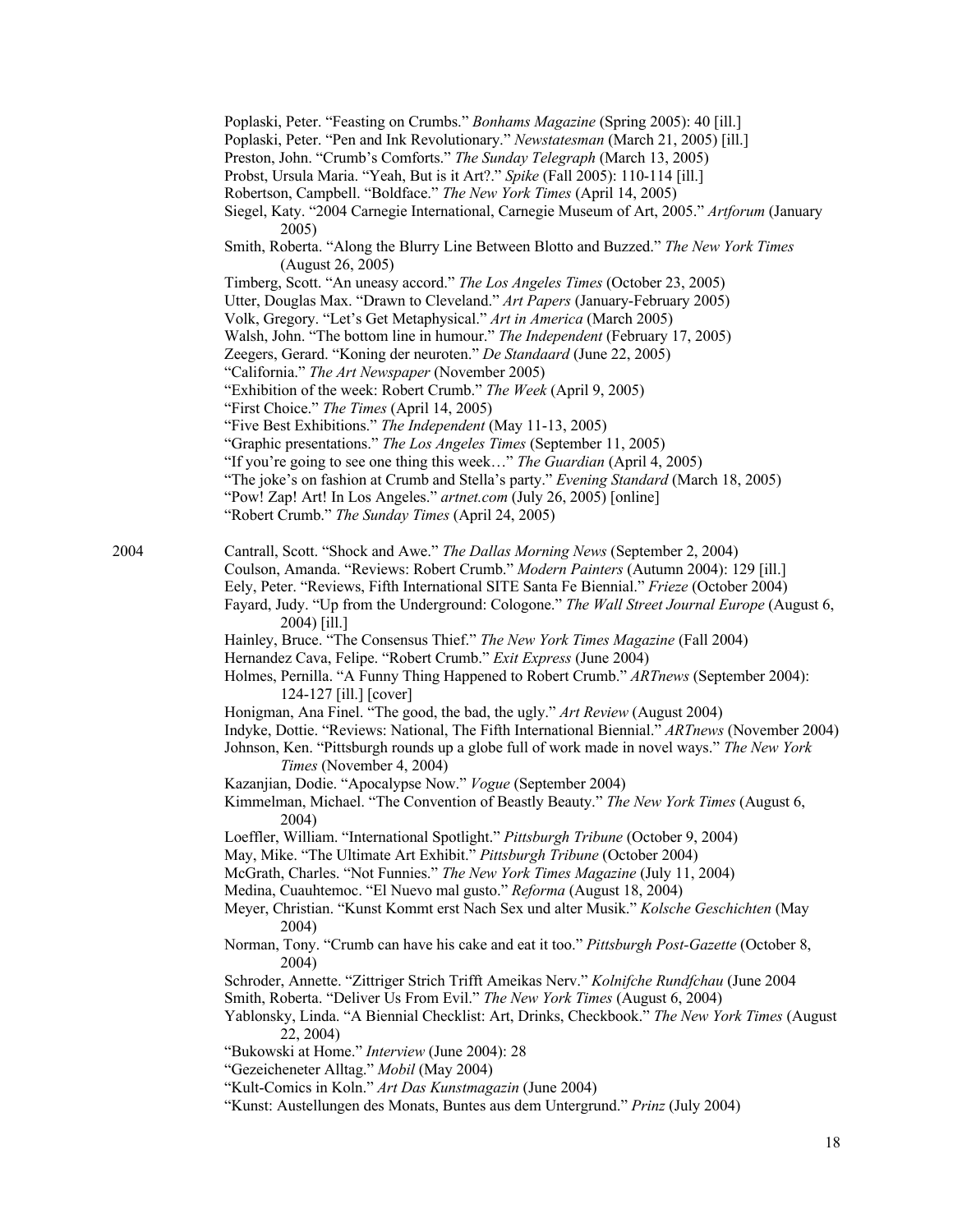|      | "R. Crumb." Vice, vol. 13 no. 5 (2004): 76-77 [ill.]                                                                                                                                                                                                                                                              |
|------|-------------------------------------------------------------------------------------------------------------------------------------------------------------------------------------------------------------------------------------------------------------------------------------------------------------------|
| 2003 | Alonso, Roman and Lisa Eisner. "An Eye for the Ladies." The New York Times (March 30, 2003)<br>Pekar, Harvey. "Comics are my Thing." The New York Times (August 10, 2003)<br>Platthaus, Andreas. "Dem Kundigen winkt Labung in Hulle und Fulle." Frankfurter Allgemeine<br>Zeitung-Feuilleton (August 2003)       |
|      | Rockburne, Dorothea. "Presentation of the Academy Awards in Art by Dorothea Rockburne,<br>Chairman of the Award Committee for Art." Proceedings: American Academy of Arts<br>and Letters, Second Series, no. 54 (2003)<br>Rowe, Dan. "Deconstruction Involves Destroying 7,000 Personal Items." The Vancouver Sun |
|      | (June 30, 2003)                                                                                                                                                                                                                                                                                                   |
|      | Scott, Michael. "Following the Lines." Art and Life (June 26, 2003)<br>"The Muse." The New York Times Magazine (March 29, 2003)                                                                                                                                                                                   |
| 2002 | Bach, Deborah. "The Crumbs Are Alike In Their Different Ways." The New York Times (July 7,<br>2002)                                                                                                                                                                                                               |
|      | Storr, Robert. "Obscured Visions: Eye Infection." Artforum (March 2002) [cover]<br>"Gallery Review." The New Yorker (November 4, 2002)                                                                                                                                                                            |
|      | "Robert Crumb: Feigen Contemporary." The Art Newspaper (July-August 2002)                                                                                                                                                                                                                                         |
| 2001 | Frankel, David. "Art Review." Artforum (February 2001)<br>Frankel, David. "R. Crumb." Artforum (January 2001): 131 [ill.]<br>Higgie, Jennifer. "Old Master." Frieze (May 2001): 50. [ill.]                                                                                                                        |
|      | Humphery, David. "New York." Art Issues (January-February 2001)                                                                                                                                                                                                                                                   |
|      | Joseph, Nathan. "Odds & Ends." Pure, vol. 1 no. 6 (2001): 132                                                                                                                                                                                                                                                     |
|      | Siegel, Katy. "Review: R. Crumb Placemats." Artforum (December 2001): 108<br>Spears, Dorothy. "R. Crumb: Museum & Gallery Reviews." Art on Paper (March-April 2001): 87<br>[i]                                                                                                                                    |
|      | Thomson, David. "A Director that Sits in the Dark." The New York Times (July 2001)<br>"Self-Made Men at DC Moore." Art in America (December 2001)<br>"Self-Made Men at DC Moore." The New York Times (April 27, 2001)                                                                                             |
|      |                                                                                                                                                                                                                                                                                                                   |
| 2000 | Burgess, Steve. "Brilliant Careers: R. Crumb." salon.com (May 2, 2000) [online]<br>Cotter, Holand. "Innovators Burst Onstage One (Ka-pow!) at a Time." The New York Times<br>(November 10, 2000)                                                                                                                  |
|      | Doonan, Simon. "The World's Best Gift List, For My Crowd, Anyhow." The New York Observer<br>(December 4, 2000)                                                                                                                                                                                                    |
|      | Smith, Roberta. "Memo to Art Museums: Don't Give Up on Art." The New York Times<br>(December 3, 2000)                                                                                                                                                                                                             |
|      | Wakefield, Neville. "R. Crumb: The Wild and Wacky World Goes On." Interview (November<br>$2000$ : 32-33                                                                                                                                                                                                           |
|      | Zwerin, Mike. "Front Porch Tunes." Forbes (April 17, 2000): 492<br>"X-hibitionist." The New York Post (November 3, 2000)                                                                                                                                                                                          |
| 1999 | Axelrod, Melissa. "In Search of the Lost Rhythm with R. Crumb." Pulse, no. 187 (November<br>1999): 59-61                                                                                                                                                                                                          |
|      | Reichert, Herbert. "Philip Guston, R. Crumb & Barry McGee." Review (February 15, 1999): 27-30                                                                                                                                                                                                                     |
| 1998 | Bernhard, Brendan. "Monsieur Naturel - R. Crumb in France." LA Weekly (May 1-7, 1998)<br>Eggers, David. "Review: Crumb Family Comics." Esquire (July 1998): 18<br>Hogan, Peter. "The Crumb's Rush." Uncut, no. 8 (January 1998): 56                                                                               |
| 1997 | Burr, Ty. "The Art of R. Crumb. Or at Least work by Him." The New York Times (December 7,<br>1997): B1, 43, 46                                                                                                                                                                                                    |
| 1996 | Cardozo, Erica K. "Waiting for Food." Entertainment Weekly (June 7, 1996): 54                                                                                                                                                                                                                                     |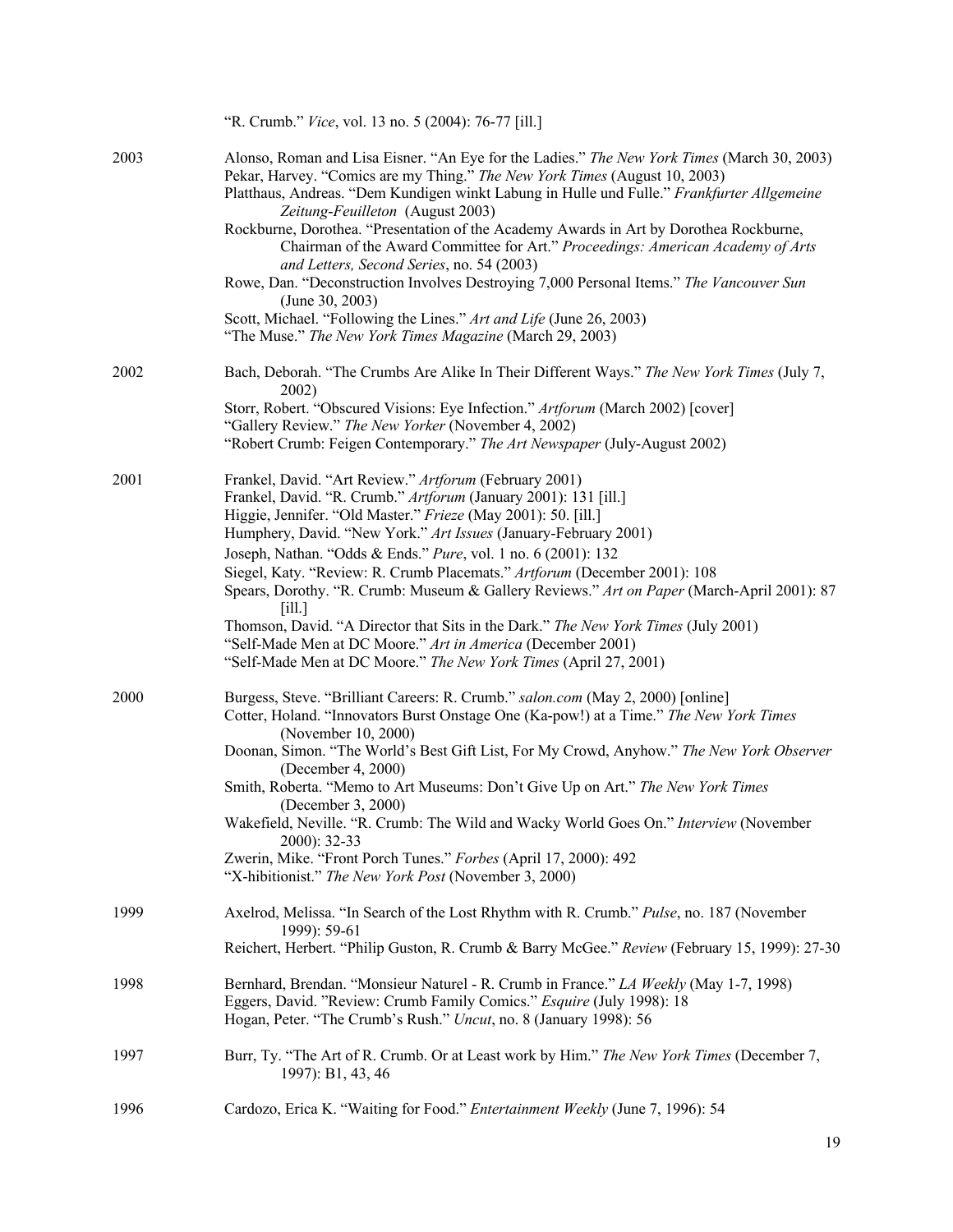|      | Jones, Jr., Malcolm. "Delectable Crumbs from the Table." Newsweek (May 6, 1996): 80<br>Sobocinski, Carol. "Crumb." Shake, no. 1 (1996): 44-49                                                                                                                                                                                                                                                                                                                                                                                                                                                                                                                                                                                                                                                                                                                                                                                                                                                                                                                                                                                             |
|------|-------------------------------------------------------------------------------------------------------------------------------------------------------------------------------------------------------------------------------------------------------------------------------------------------------------------------------------------------------------------------------------------------------------------------------------------------------------------------------------------------------------------------------------------------------------------------------------------------------------------------------------------------------------------------------------------------------------------------------------------------------------------------------------------------------------------------------------------------------------------------------------------------------------------------------------------------------------------------------------------------------------------------------------------------------------------------------------------------------------------------------------------|
| 1995 | Gerhard, Susan. "Citizen Crumb." The San Francisco Bay Guardian (May 17-23, 1995): 38<br>Graham, Judith (editor). "R. Crumb." Current Biography (April 1995): 3-6<br>Herbert, Martin. "Monograph: The R. Crumb Handbook." Modern Painters (April 2005): 119-120<br>Kennedy, Scott. "Terry Zwigoff: The Crumb Chronicles." Detour (May 1995): 118<br>Longhi, John. "R. Crumb." Juxtapoz, vol. 2 no. 1 (Winter 1995): 20-21<br>Louie, Elaine. "Chronicle: A Cartoonist and his Wife May Just be Lurking in a French Cave."<br>The New York Times (August 29, 1995): B2<br>Pekar, Harvey. "Before He Got Famous." Cleveland Free Times (June 28, 1995): 12-14<br>Pinchbeck, Daniel. "The Story of R." The Village Voice (May 2, 1995): 79<br>Rubin, Sylvia. "Crumb Comes out Strumming in Berkeley." San Francisco Chronicle (June 6,<br>1995): E1<br>Stephen, Chuck. "Nabob of Negativity." San Francisco Bay Guardian (May 17-23, 1995): 41, 43<br>Tennis, Cary. "Zapped!" San Francisco Bay Guardian (May 17-23, 1995): 39-40<br>Zwerin, Mike. "Oh Boy! A Robert Crumb Diatribe." International Herald Tribune (November 22,<br>1995): 12 |
| 1994 | Holden, Stephen. "Anger and Obsession: The Life of Robert Crumb." The New York Times<br>(September 27, 1994): C16<br>Katz, Vincent. "R. Crumb at Alexander." Art in America (April 1994): 129-130<br>McFadden, Robert D. "Eustace Tilley's on Vacation, and, my, what a stand-in." The New York<br>Times (February 15, 1994): B3<br>Schjeldahl, Peter. "Crumb Does Kafka!" The Village Voice (December 27, 1994): 49                                                                                                                                                                                                                                                                                                                                                                                                                                                                                                                                                                                                                                                                                                                      |
| 1993 | Kelly, John F. "Crumb and Giger Hung in New York." Comics Journal (December 1993): 21<br>Tucker, Brian. "Thumbs Up for R. Crumb." Interview (December 1993): 44                                                                                                                                                                                                                                                                                                                                                                                                                                                                                                                                                                                                                                                                                                                                                                                                                                                                                                                                                                           |
| 1992 | Bagge, Peter. "Bagging Crumb." Reflex (December 1992): 46-49, 81<br>Mietkiewicz, Henry. "Cartoonist Crumb Trucks on into the Icon Zone." Toronto Star (July 18,<br>1992): G2<br>Waxman, Sharon. "Counter-culture Cartoonist Back, Trademark Vitriol Intact." The Miami<br>Herald (August 16, 1992)<br>Waxman, Sharon. "The Man whose Muse is Misery." The Washington Post (May 25, 1992): B1,<br>$10 - 11$                                                                                                                                                                                                                                                                                                                                                                                                                                                                                                                                                                                                                                                                                                                                |
| 1991 | Ashton, Dore and Art Spiegelman. "The Debate over Popular and Museum Culture." Art<br><i>International</i> , no. 14 (Spring-Summer 1991): 20-64<br>Dougan, Michael. "A Conversation with Robert Crumb." The Rocket (March 1991): 20-21<br>Miles, Milo. "The Life and High Times of R. Crumb." The Boston Globe (July 21, 1991): 72<br>Tucker, Ernest. "Venerable Crumb Keeps on Trucking." Chicago Sun-Times (November 22,<br>$1991$ : 3                                                                                                                                                                                                                                                                                                                                                                                                                                                                                                                                                                                                                                                                                                  |
| 1989 | McKenna, Kristine. "R. Crumb Still Can Zap It." The Los Angeles Times (June 25, 1989): 8, 89,<br>92<br>Stathis, Lou. "High Art: A Zapper's Dozen." High Times (August 1989): 62-63, 74, 76<br>Stokes, Geoffrey. "Pissing in the Punch Bowl." The Village Voice (June 20, 1989): 36-38<br>"Uncle Crumb's Band." New York Press (June 16, 1989): 3                                                                                                                                                                                                                                                                                                                                                                                                                                                                                                                                                                                                                                                                                                                                                                                          |
| 1988 | Beauchamp, Monte (editor). "Comments on Crumb." Blab!, no.3 (Fall 1988): 74-128<br>Goldstein, Al. "Creme de la Crumb." Screw, no. 1024, 1025, 1027 (October 17-November 7,<br>1988) (three-part interview)<br>Groth, Gary. "The Straight Dope from R. Crumb." Comics Journal (April 1988): 49-65, 67-81,<br>84-95, 98-105, 108-115, 117-120                                                                                                                                                                                                                                                                                                                                                                                                                                                                                                                                                                                                                                                                                                                                                                                               |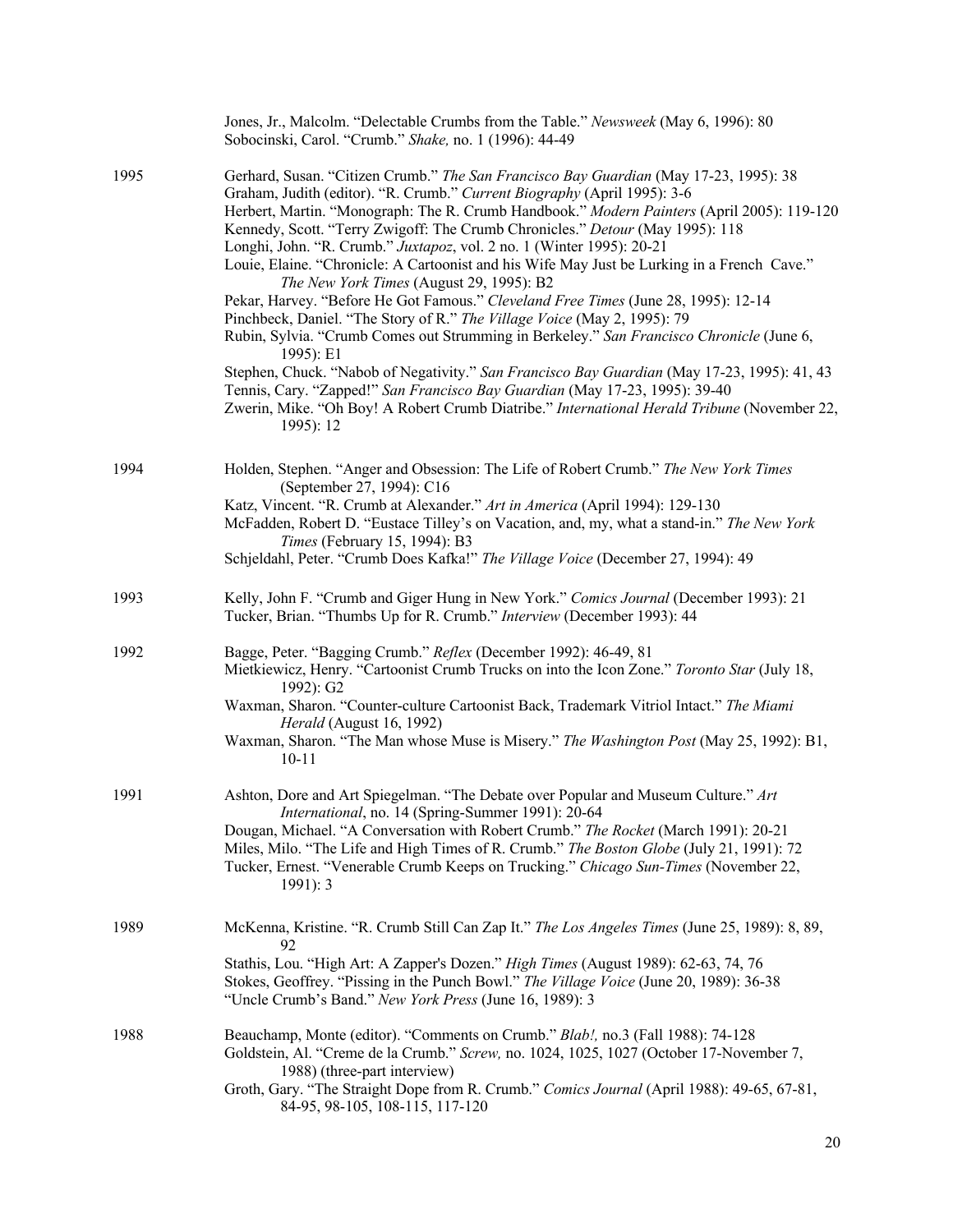|      | Hinckle, Warren. "The Cutting Edge: Zap Turns 20." San Francisco Examiner (April 17, 1988):<br>$1-6, 8$                                                                                                                                                                                               |
|------|-------------------------------------------------------------------------------------------------------------------------------------------------------------------------------------------------------------------------------------------------------------------------------------------------------|
| 1987 | Moyle, Marilyn. "Arts Focus: The Crumbs of Winters." Arts Up (March 1987): 2-3, 11                                                                                                                                                                                                                    |
| 1986 | Macrone, Michael. "Two Generations of Weirdos: An Interview with R. Crumb and Peter Bagge."<br>Comics Journal (March 1986): 50-71, 95<br>Young, Jeffrey S. "Notes from the Underground." San Francisco Examiner Magazine (February<br>23, 1986): 1, 28-33                                             |
| 1985 | Carlson, Peter. "R. Crumb." People Magazine (June 24, 1985): 75, 77-78, 81-82<br>Chapple, Steve. "R. Crumb's Savage Visions." Mother Jones (November-December 1985): 18-23,<br>47<br>"But is it Art?." GQ (May 1985): 216-221                                                                         |
| 1984 | Chrislip, Bruce. "R. Crumb Goes to College." City Limits Gazette, no. 10 (1984): 14-17<br>Duncan, B. N. "Interview with R. Crumb." Twisted Image (January 1984): 28-30<br>Keye, Alison. "R. Crumb Today: Mr. Natural Keeps on Truckin."" Prism (San Francisco State<br>University) (Winter 1984): 5-6 |
| 1983 | Behrens, Tim. "Weird (is the word for this artist's) World." Spokane Chronicle (November 3,<br>1983)<br>Hackett, George, Sharon Walters and Connie Leslie. "R. Crumb Keeps on Drawing." Newsweek<br>(July 25, 1983): 9                                                                                |
| 1980 | Duncan, B. N. "A Joint Interview with R. Crumb and Aline Kominsky Crumb." Tele Times (July<br>1980): 35-45                                                                                                                                                                                            |
| 1979 | Peterson, Clark. "CRUMBy Comix." The Spectator (January 25-31, 1979): 9, 12                                                                                                                                                                                                                           |
| 1978 | Gannon, Gregg. "Robert Crumb, All American." <i>Imprint</i> (Petersborough, Ontario) (1978): 12-13<br>Peterson, Clark. "Flakey Foont in the Flesh." Relix (December 1978): 20-23                                                                                                                      |
| 1977 | Butler, Robert W. "Crumb is Still Down There Offending all us Hypocrites." The Kansas City<br>Star (January 9, 1977)<br>Schechter, Harold. "Deep Meaning Comics: The Archetypal World of R. Crumb." San José<br>Studies, no. 3 (November 1977): 7-2                                                   |
| 1976 | Flippo, Tex. "Crooning Cartoonist Scores With 'Hula Medley."" Rolling Stone (May 6, 1976):<br>102.<br>Kurtzman, Harvey. "R. Crumb Interview." Punk, no. 3 (April 1976): 11-13<br>Peterson, Clark. "R. Crumb: Laid Back But Still Truckin."" The Berkeley Barb (August 27-<br>September 2, 1976): 12   |
| 1974 | Calt, Stephen. "3 Generations of Robert Crumb." Rock (September 1974): 14, 17<br>Ragg, R. B. "R. Crumb and his Cheap Suit Serenaders." Oakland Tribune (November 3, 1974):<br>supplement 1, 4                                                                                                         |
| 1973 | Silver, Sam. "R. Crumb Gets His Ya-Ya's Out." Crawdaddy (July 1973): 24                                                                                                                                                                                                                               |
| 1972 | Marema, Thomas. "Who is This Crumb?" The New York Times Magazine (October 1, 1972): 12-<br>13, 64-73                                                                                                                                                                                                  |
| 1971 | Albright, Thomas. "Crumb's Cat Fritz Comes to Screen." Rolling Stone (December 9, 1971): 14<br>Kuper, Peter. "A Talk With Bob Crumb." G.A.S. Lite (February 8, 1971): 2-4                                                                                                                             |